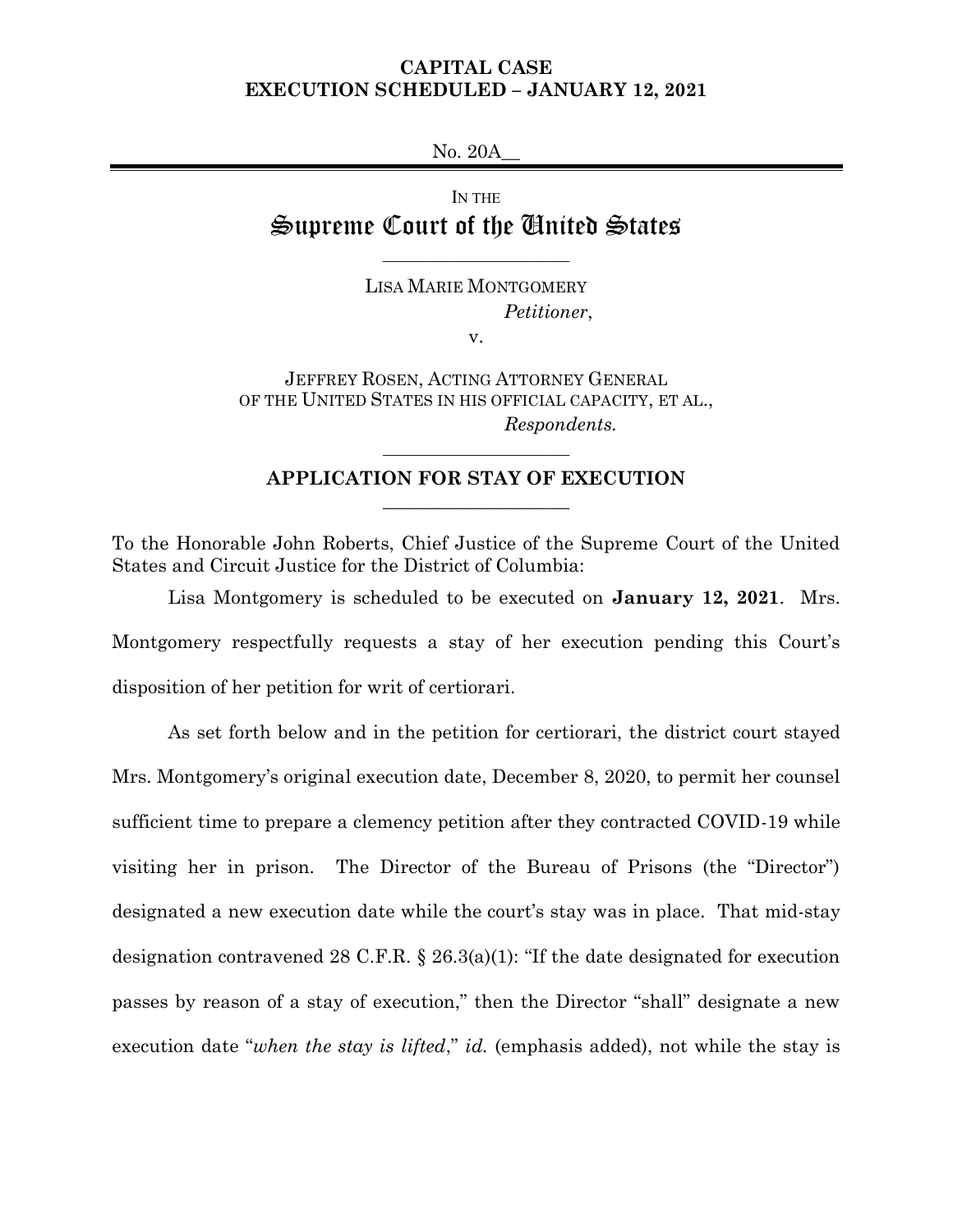in effect. The district court therefore properly vacated the improper designation under the Administrative Procedure Act ("APA").

Within days of that ruling, a panel of the U.S. Court of Appeals for the D.C. Circuit took the extraordinary step of summarily reversing the district court, in a per curiam order and without full briefing on the merits. The panel's order is not just the first appellate decision to address the meaning of  $\S 26.3(a)(1)$ . It is also the first and only judicial authority of which we are aware to authorize the rescheduling of an execution during a stay of the execution.

The D.C. Circuit's decision presents two important questions on which this Court is likely to grant certiorari and reverse.

*First*, whether the Director may designate a new execution date during the pendency of a stay is a question of first impression on which the panel clearly erred. Every interpretive signal, from the regulation's text to its structure and purpose, confirms that the Director must forbear scheduling an execution while a stay is pending. The D.C. Circuit's conclusion contradicts that regulation, the background principle it respects—that a court's stay of execution temporarily suspends the Government's authority to designate a new execution date—and this Court's precedent. *See* Sup. Ct. R. 10(c).

*Second*, whether a federal court of appeals may summarily reverse a district court order on a question of first impression, on a motion and without full briefing, is an important and now unsettled question of federal appellate procedure. The panel's decision to summarily vacate the district court here "so far departed from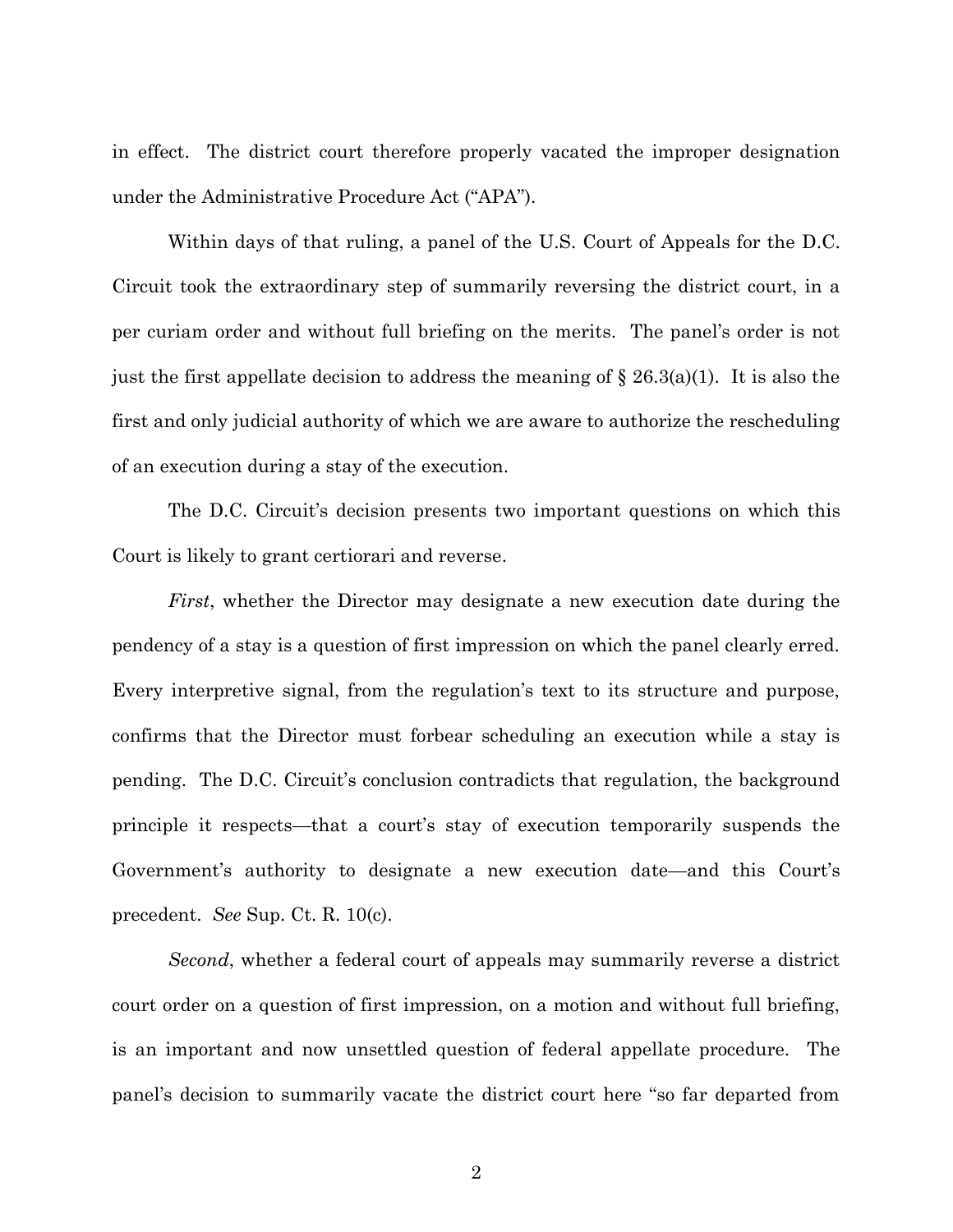the accepted and usual course of judicial proceedings" that it "call[s] for [the] exercise" of the Supreme Court's "supervisory power." Sup. Ct. R. 10(a).

The Court should grant a stay of Mrs. Montgomery's execution so it can consider the important questions raised by her petition for certiorari.

#### **JURISDICTION**

The court of appeals entered judgment on January 1, 2021. Mrs. Montgomery's petition for a writ of certiorari was filed on January 9, 2021. The Government set Mrs. Montgomery's execution for January 12, 2021. Pursuant to Supreme Court Rule 23.3, Mrs. Montgomery sought a stay of execution from the court of appeals, which denied Mrs. Montgomery's request. This Court has jurisdiction to entertain Mrs. Montgomery's petition for certiorari and application for a stay of execution under 28 U.S.C.  $\S$  1651(a).

### **BACKGROUND**

Mrs. Montgomery was sentenced to death in April 2008*. See United States v. Montgomery*, 635 F.3d 1074, 1079 (8th Cir. 2011).

On October 16, 2020, the Government scheduled Mrs. Montgomery's execution for December 8 pursuant to 28 C.F.R. § 26.3. After visiting their client, Mrs. Montgomery's capital attorneys contracted COVID-19, rendering them incapable of filing her clemency petition. On November 12, Mrs. Montgomery filed a complaint asserting claims stemming from her lawyers' inability to assist her in the clemency process. Finding merit in the claims, the district court issued a stay of execution lasting "until December 31, 2020." Minute Order I, *Montgomery v. Barr*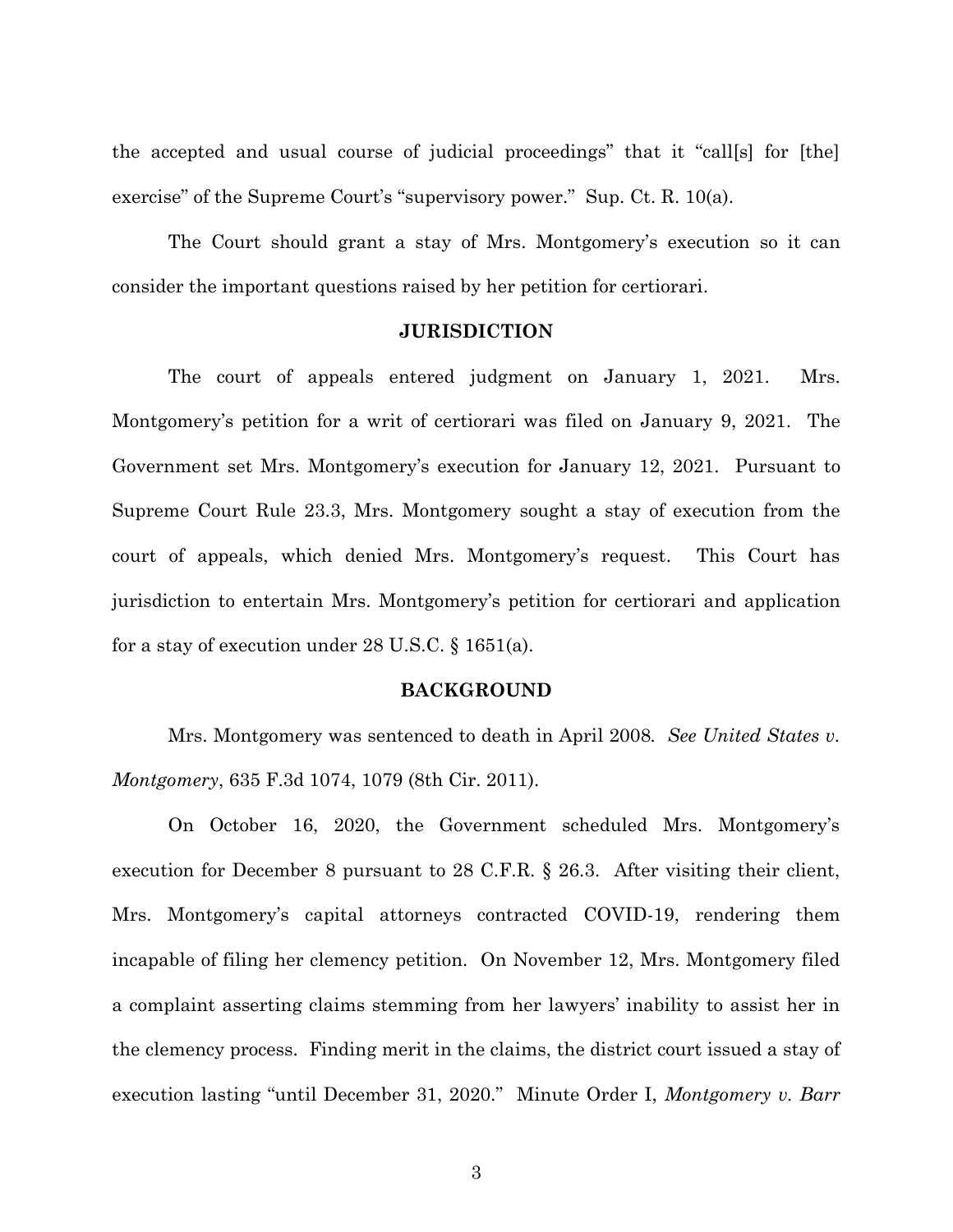*et al.*, No. 1:20-cv-03261 (D.D.C. Nov. 25, 2020); *see* Mem. Op., *Montgomery v. Barr et al.*, No. 1:20-cv-03261 (D.D.C. Nov. 19, 2020). The Government did not appeal the court's stay.

While the stay remained in effect, on November 23, the Government rescheduled Mrs. Montgomery's execution for January 12, 2021. In response, Mrs. Montgomery promptly filed a supplemental complaint asserting claims under the APA. She alleged, *inter alia*, that in rescheduling her execution, the Government violated federal regulations providing that "[i]f the date designated for execution passes by reason of a stay of execution," then the Director "shall" designate a new execution date "when the stay is lifted." 28 C.F.R.  $\S$  26.3(a)(1). Mrs. Montgomery moved for partial summary judgment and sought vacatur of her January 12 execution date.

After full briefing and oral argument, the district court granted partial summary judgment for Mrs. Montgomery, holding that "when an execution is postponed in light of a stay, the governing regulation, 28 C.F.R. § 26.3(a), prevents the Director from setting a new execution date until after the stay is lifted." Pet. App. 5a. As the court reasoned, when a regulation "'limits a thing to be done in a particular mode, it includes a negative of any other mode.'" Pet. App. 25a (quoting *Christensen v. Harris Cty.*, 529 U.S. 576, 583 (2000)). Here, "the 'thing to be done' is rescheduling after an execution date lapses by reason of a stay, and the 'particular mode' is 'promptly ... when the stay is lifted," meaning that rescheduling an execution during a stay is precluded. Pet. App. 25a.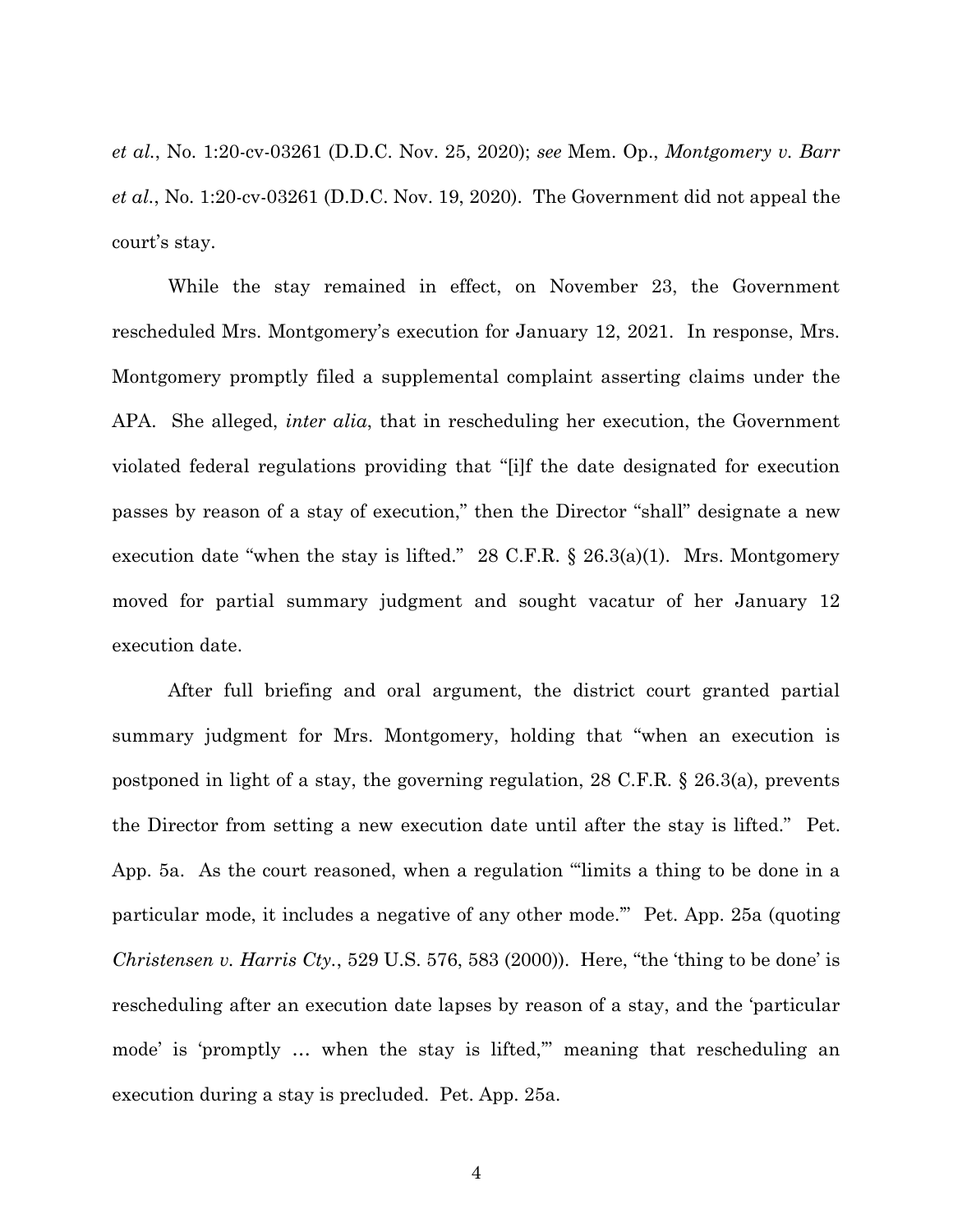The court considered and rejected the Government's argument that the regulation was not triggered because, at the time they set a new execution date, Mrs. Montgomery's original date had not yet passed. "[T]he phrase 'date designated for execution,'" the court reasoned, "refers to the date of execution subject to the Court's stay, not whatever date the Director subsequently sets." Pet. App. 29a. Indeed, the Government "never suggest[ed]—nor could they suggest—that the December 8, 2020 execution date would have passed had the Court not issued its stay or that the date passed for some other 'reason.'" Pet. App. 29a.

Next, the court held that the Government's contrary interpretation was not entitled to deference under *Auer v. Robbins*, 519 U.S. 452 (1997), because the regulation is unambiguous and the Government advanced only "post-hoc rationalizations" to support its position. Pet. App. 30a-34a. The court also concluded that the Government's violation of the regulation caused Mrs. Montgomery prejudice sufficient to sustain her APA claim, by depriving her of time to seek legal relief, including through clemency, and to prepare for her death. Pet. App. 35a. Accordingly, the court vacated the January 12 execution date—the ""default remedy' under the APA." Pet. App. 34a-36a.

On December 28, the Government filed a notice of appeal and moved for a stay pending appeal in the district court. The district court denied the Government's request, finding that it satisfied none of the stay factors, and observing that the execution could be scheduled for shortly after the unlawfully designated date. Pet. App. 41a-44a (discussing 28 C.F.R. § 26.4).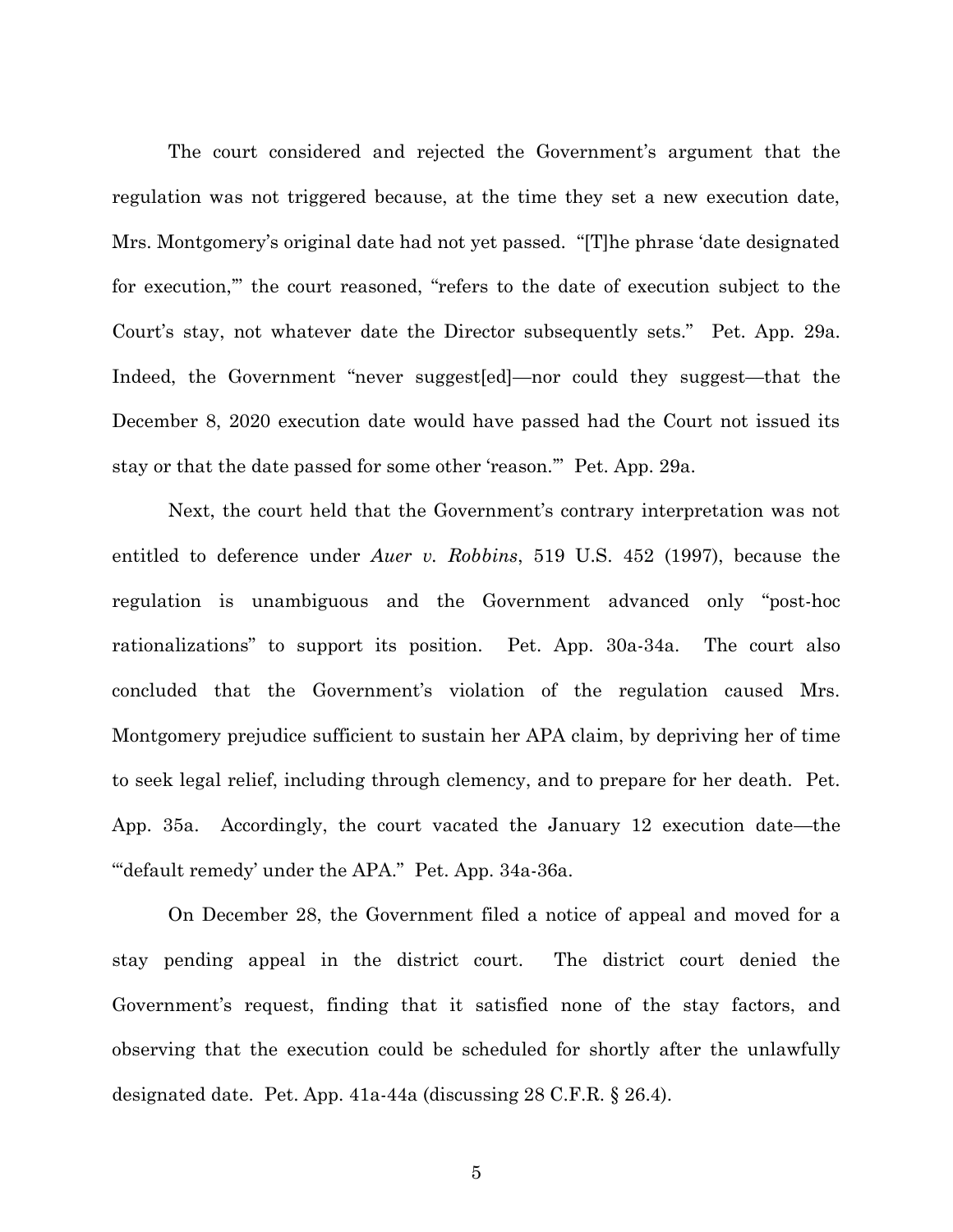The Government then moved the D.C. Circuit for a stay pending appeal or vacatur of the district court's opinion. On January 1, 2021, a panel of the D.C. Circuit construed the Government's motion as one "for summary reversal," concluded that the merits were "so clear as to warrant summary action," and summarily reversed the district court's ruling. Pet. App. 1a. The panel's reasoning was contained in a single sentence:  $\S 26.3(a)(1)$  "did not prohibit the Director from making that designation [of a new execution date on November 23] … because, at that time, the 'date designated for execution' had not yet 'passe[d].'" Pet. App. 1a-2a.

On January 5, the D.C. Circuit denied Mrs. Montgomery's request for rehearing *en banc*. <sup>1</sup> On January 7, D.C. Circuit denied Mrs. Montgomery's request for a stay pending the disposition of a petition for writ of certiorari.

### **REASONS FOR GRANTING THE STAY**

Under *Barefoot v. Estelle*, 463 U.S. 880 (1983), a stay of execution is warranted where there are "substantial grounds upon which relief might be granted." *Id.* at 895. In determining whether to grant a stay, the Court considers whether there is: (1) "a reasonable probability that four Members of the Court would consider the underlying issue sufficiently meritorious for the grant of certiorari or the notation of probable jurisdiction"; (2) "a significant possibility of

 $\overline{a}$ 

<sup>1</sup> Circuit Judges Garland and Pillard did not participate in consideration of the petition for rehearing *en banc*. App. 45a.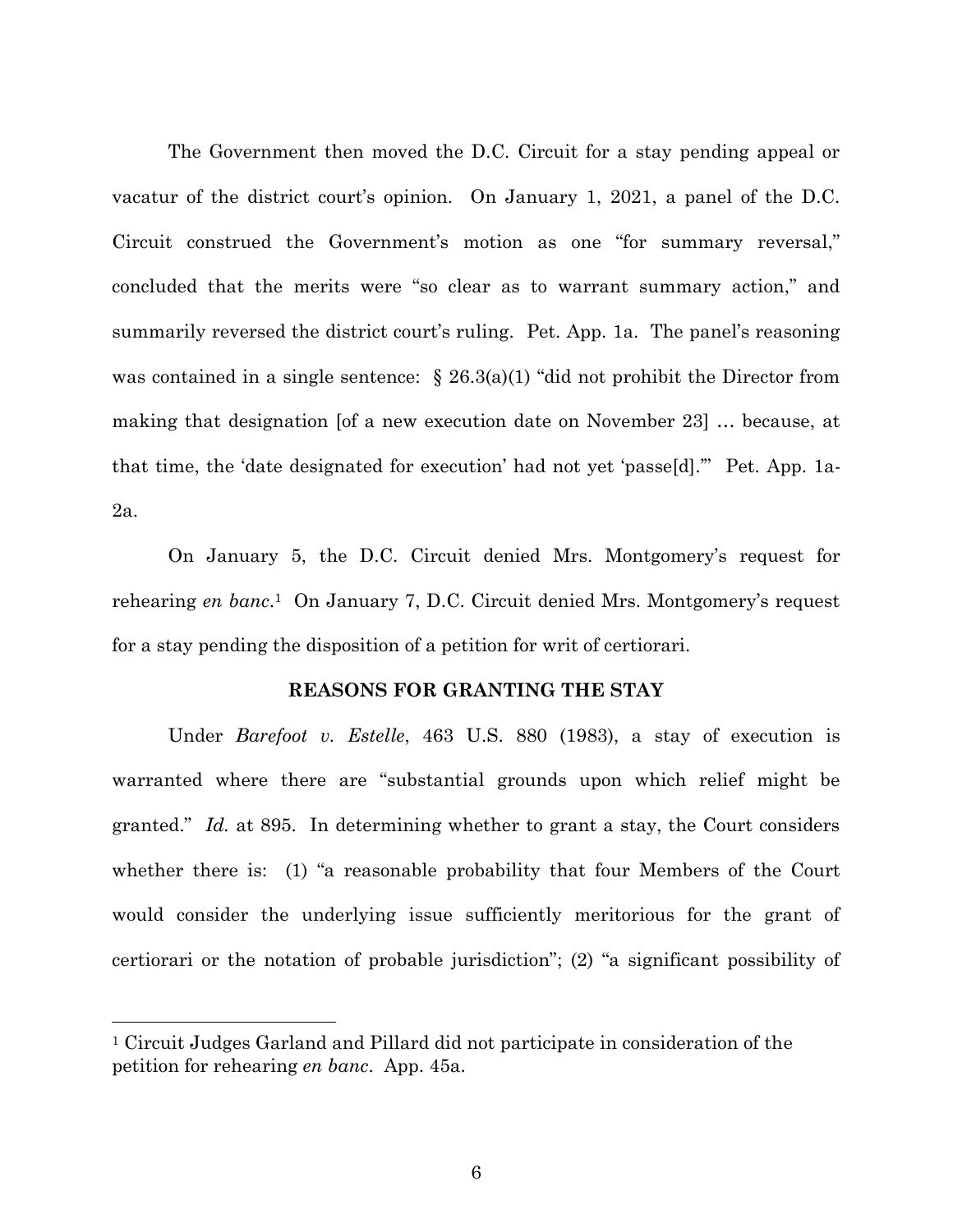reversal of the lower court's decision"; and (3) "a likelihood that irreparable harm will result if the execution is not stayed." *Id.* (internal quotation marks omitted).

Here, at least four Justices will likely vote to grant certiorari, and at least five Justices are likely to ultimately reverse, with respect to two independent questions: (1) whether 28 C.F.R. § 26.3(a)(1) permits the Director to designate a new execution while the execution is stayed; and (2) whether summary reversal is available for issues of first impression. Further, if Mrs. Montgomery's execution is not stayed pending the Court's review of these questions, she will suffer irreparable harm.

## **I. The Court Of Appeals' Interpretation Of § 26.3(a)(1) Is Worthy Of This Court's Review And Likely To Be Reversed**

The D.C. Circuit held that the Director may designate a new execution date during the pendency of a stay, notwithstanding the plain language of  $\S 26.3(a)(1)$ . The Court is likely to grant certiorari and reverse because the panel's conclusion contradicts the regulation's unambiguous text, conflicts with the settled principle that a stay of execution temporarily suspends the Government's authority to designate a new execution date, and is inconsistent with this Court's precedent. *See* Sup. Ct. R. 10(c).

1. Section 26.3(a)(1) provides that "[i]f the date designated for execution passes by reason of a stay of execution, then a new date *shall* be designated promptly by the Director of the Federal Bureau of Prisons *when* the stay is lifted." 28 C.F.R. § 26.3(a)(1) (emphases added). The regulation on its face directs the Director—using the mandatory term "shall"—to designate a new execution date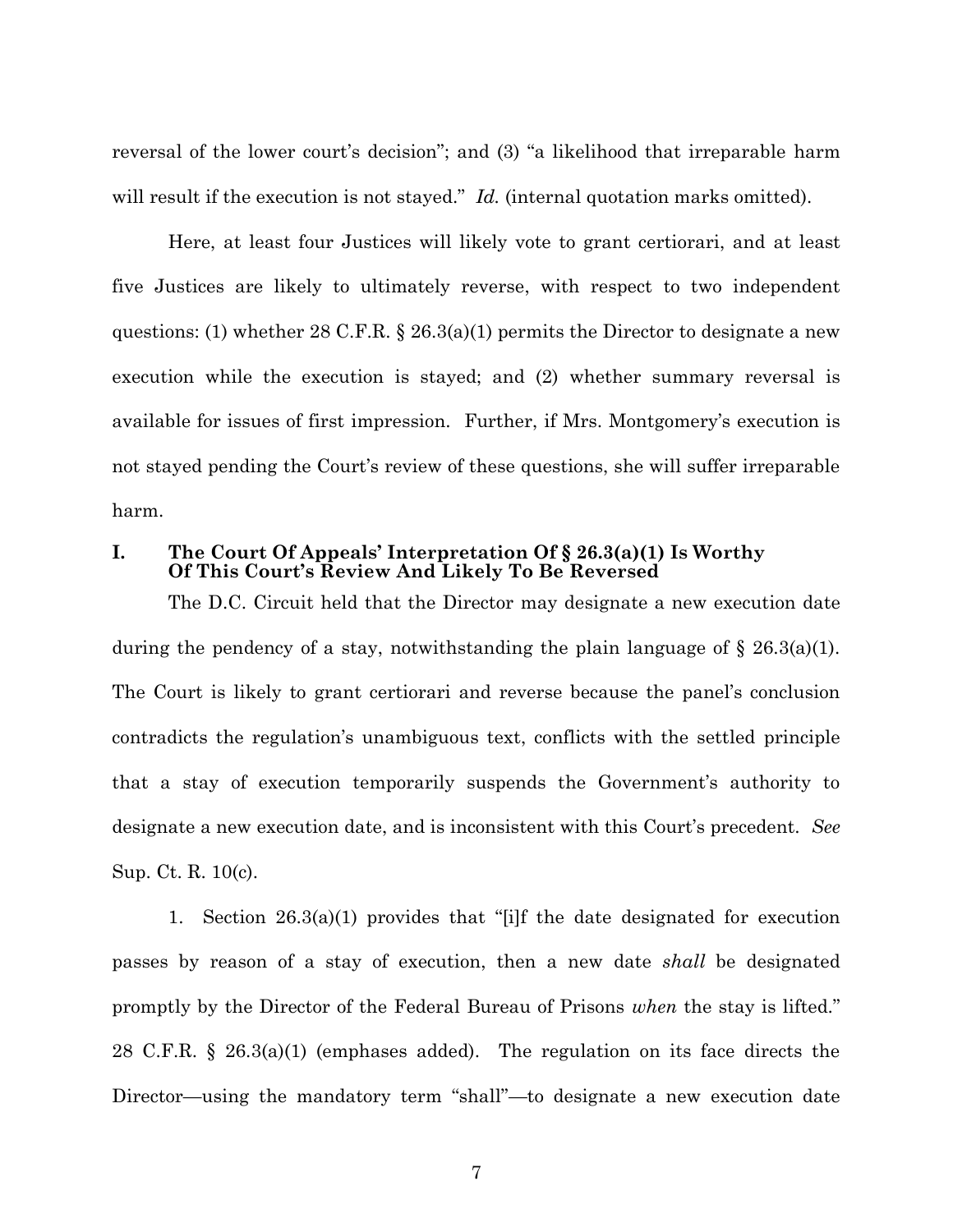only once "the stay is lifted." The regulation is unambiguous; the Court should therefore presume it "says … what it means and means … what it says." *Henson v. Santander Consumer USA Inc.*, 137 S. Ct. 1718, 1725 (2017) (quoting *Dodd v. United States*, 545 U.S. 353, 357 (2005)).

Basic "rules of grammar" confirm this reading of § 26.3(a)(1). *Nielsen v. Preap*, 139 S. Ct. 954, 965 (2019). "[W]hen the stay is lifted" is an adverbial clause and so necessarily modifies the verb "designated." *See id.* at 964. Moreover, "ordinarily, and within reason, modifiers and qualifying phrases attach to the terms that are nearest." *Grecian Magnesite Mining, Indus. & Shipping Co., SA v. Comm'r*, 926 F.3d 819, 824 (D.C. Cir. 2019). Thus, "when the stay is lifted" should be read to modify "designate[]"—the "nearest possible referent." *Id.*; *see also, e.g.*, *Lockhart v. United States*, 136 S. Ct. 958, 962 (2016) (applying the "rule of the last antecedent") (quotation omitted). The "new date shall be designated," then, only "when the stay is lifted."

Common canons of construction further support this interpretation. *First*, when a statute or regulation "limits a thing to be done in a particular mode, it includes a negative of any other mode." *Christensen*, 529 U.S. at 583 (quoting *Raleigh & Gaston R.R. Co. v. Reid*, 80 U.S. (13 Wall.) 269, 270 (1871)); *see also* 2A Sutherland, Statutes and Statutory Construction § 47.23 (Norman J. Singer ed., 7th ed. 2020). As the district court explained, "[h]ere, the 'thing to be done' is rescheduling after an execution date lapses by reason of a stay, and the 'particular mode' is 'promptly … when the stay is lifted.'" Pet. App. 25a. By specifying how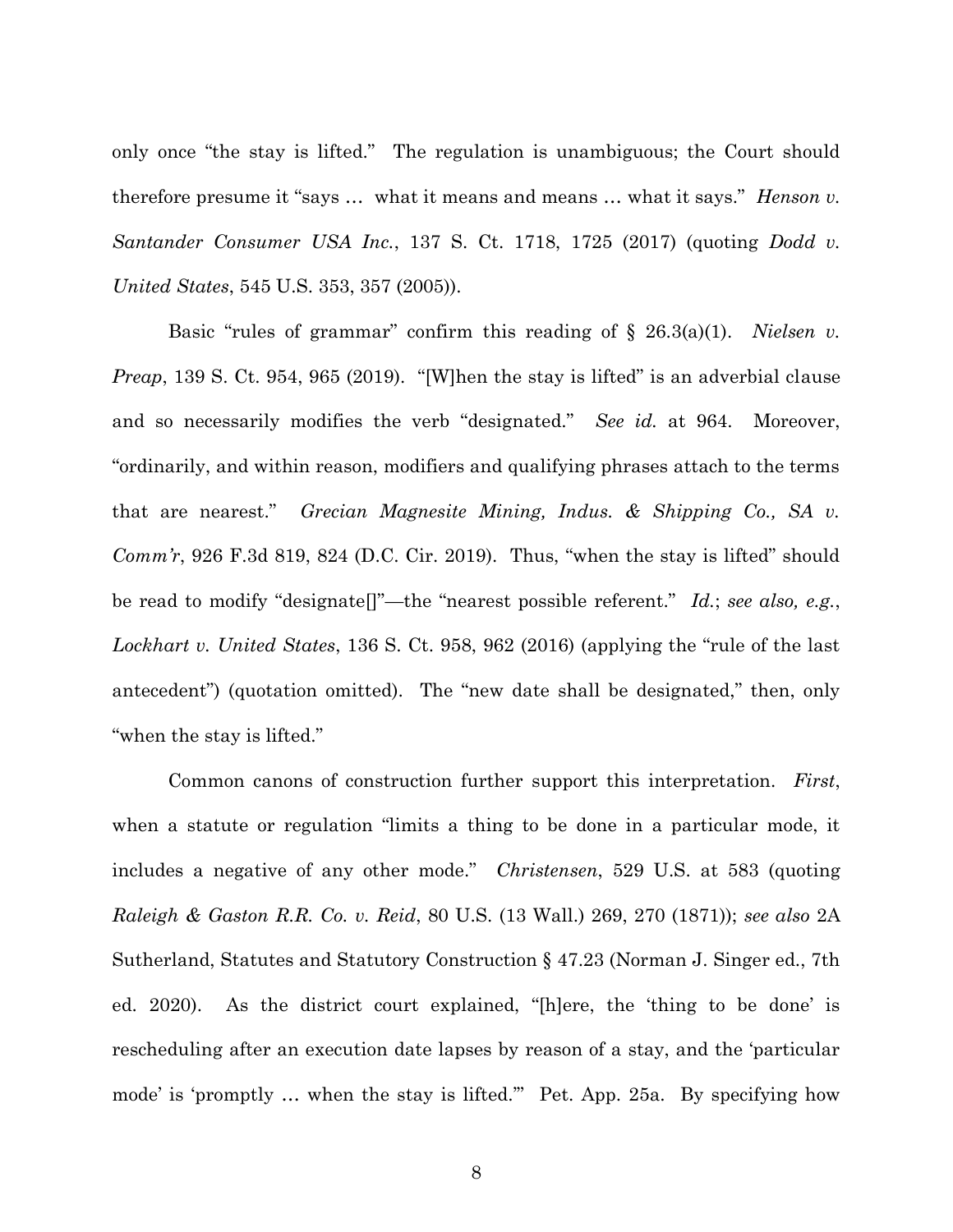and when an execution date "shall" be rescheduled, the regulation necessarily implies that the Director may not designate a new date in other ways, at other times.

*Second*, when a "general permission … is contradicted by a specific prohibition," the interpretive question is "eas[y] to deal with": "the specific provision prevails." A. Scalia & B. Garner, Reading Law: The Interpretation of Legal Texts 183 (1st ed. 2012); *see, e.g.*, *RadLAX Gateway Hotel, LLC v. Amalgamated Bank*, 566 U.S. 639, 645 (2012) ("[T]he specific provision is construed as an exception to the general one."). Here, when it comes to rescheduling an execution date that "passes by reason of a stay," the specific limits set out in  $\S 26.3(a)(1)$  apply—and the Director may not rely on his general power to designate an execution date in other circumstances.

2. The meaning of  $\S 26.3(a)(1)$  is, on its face, clear. But when combined with the background rule that a stay of execution suspends the Government's authority to designate a new execution date, the point is scarcely contestable. The panel decision not only contravenes well-established interpretive canons, it also erodes a fundamental principle—embodied in judicial authority and the Government's past practice—that the Government may not set a new execution date during the pendency of a stay.

a. In commanding that the Director designate a new date only upon expiration of a stay, federal regulations simply make explicit what is already implicit in a stay of execution. A stay of execution—like any stay—"temporarily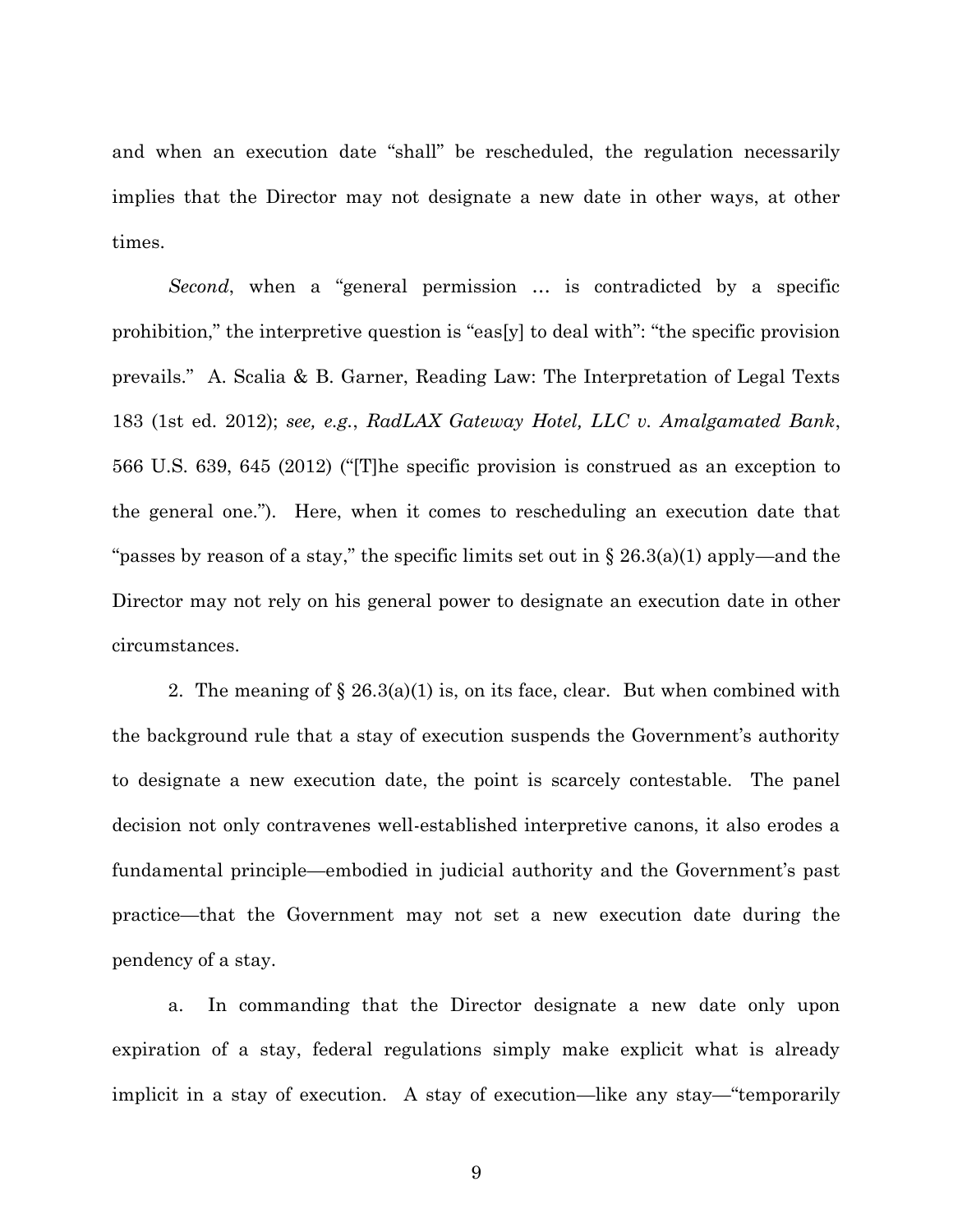suspend[s]" the Government's "authority to act." *Nken v. Holder*, 556 U.S. 418, 428- 29 (2009). As a result, a stay of execution temporarily sets aside the Government's authority to designate a new execution date during the pendency of a stay. All relevant judicial authority, the Government's own past practice, and its prior interpretations have all recognized as much, adhering to the foundational principle that the Government cannot schedule a new execution date during a pending stay.

*First*, every court to consider the issue has concluded that a stay of execution temporarily suspends the Government's authority to designate a new execution date. The Eighth Circuit, for example, has held that when "an order of court staying [an] execution is in full force and effect," the Government may not "resume any preparations for [the] execution" until the "stay of execution [is] finally dissolved." *Smith v. Armontrout*, 825 F.2d 182, 184 (8th Cir. 1987). The Nebraska Supreme Court has noted that such preparations "clearly" include the "setting of execution dates in anticipation of the termination of a stay." *State v. Joubert*, 518 N.W.2d 887, 898 (Neb. 1994); *see also Smith v. State*, 145 So. 2d 688, 690 (Miss. 1962) (federal stay of execution "precludes" request "that a new date be set for the execution of the death sentence").

*Second*, the Government has consistently adhered to this view in setting other federal executions. Dating back to at least 1830, the Executive Branch has "determined to leave the execution of sentences of the law in all cases to the direction of the courts, in full confidence that they will give a reasonable time for the exercise of executive clemency in cases where it ought to be interposed." Death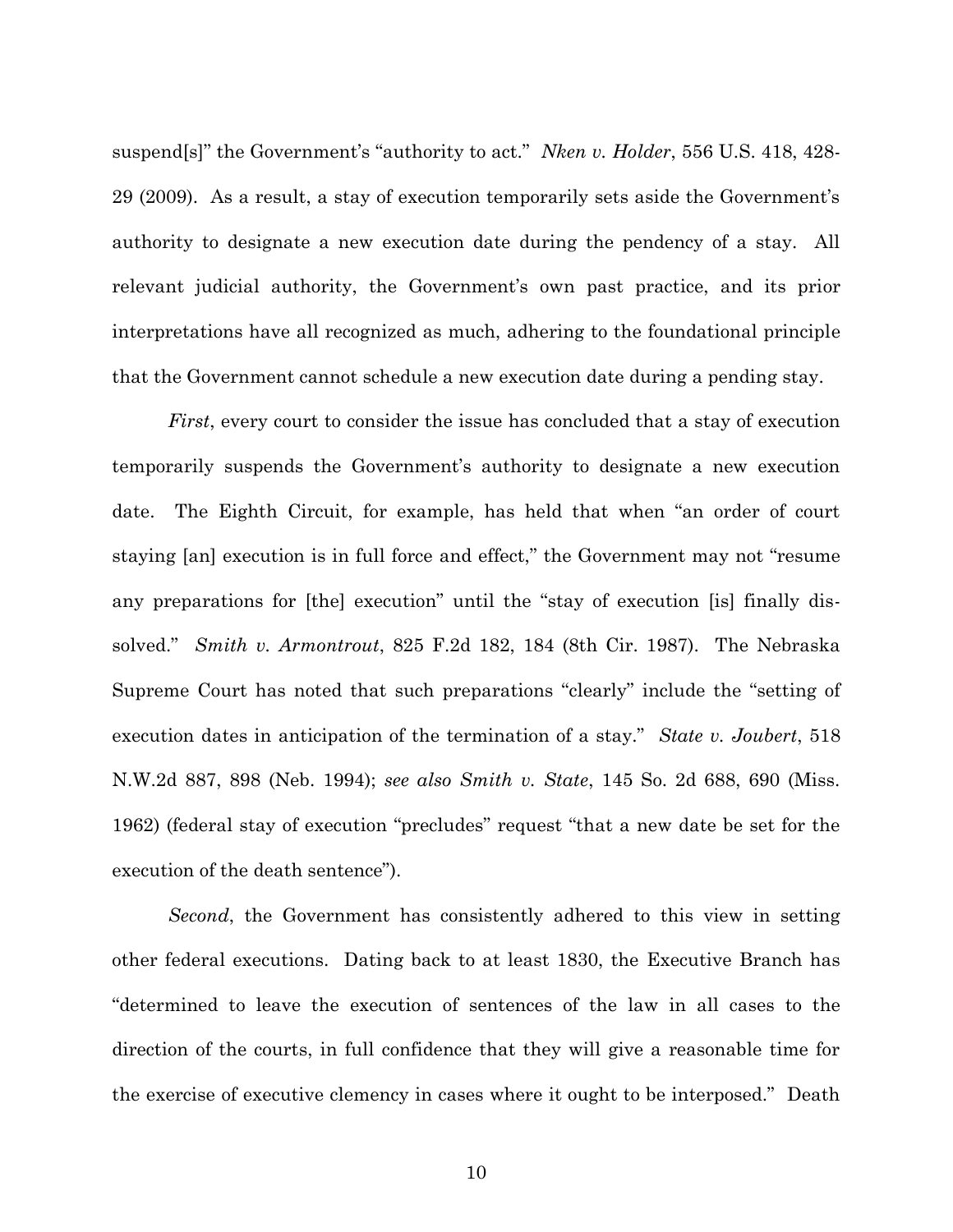Warrants, 2 Op. Att'y Gen. 344, 345 (1830), 1830 WL 856. The Government has, until now, consistently respected this judicial role: For every execution scheduled since the Government resumed capital punishment in 2019, when the prisoner has obtained a stay of execution, the Government has waited until the expiration of the stay to set a new execution date. Indeed, Mrs. Montgomery's case is the only instance we could find since the regulations went into effect in 1993 in which the Government has designated a new execution date while a court's stay of execution was in place. *See* Declaration of Zohra Ahmed in Support of Plaintiff Lisa Montgomery's Motion for Partial Summary Judgment, Ex. 1, *Montgomery v. Barr et al.*, No. 1:20-cv-03261 (D.D.C. Dec. 15, 2020).

*Third*, the Government's own written interpretations are consistent with this understanding. The Government explicitly acknowledged, in promulgating the subject regulations in 1993, that its authority to set execution dates derives from that of the courts. *See* Implementation of Death Sentences in Federal Cases, 58. Fed. Reg. 4,898, 4,899 (Jan. 19, 1993) ("The Department is authorized to rely on the authority of the federal courts, acting pursuant to the All Writs Act, 28 U.S.C. [§] 1651(a), to order that … sentences be implemented."). Section 26.3 extends that authority to the Director under certain circumstances, subject to a court's superior authority to order otherwise. *See* 28 C.F.R. § 26.3(a). The Government's description in the promulgating commentary of § 26.3's purpose makes plain its understanding that when a court has issued a stay, the Government will forbear action in furtherance of the execution. The Government explained that vesting the Director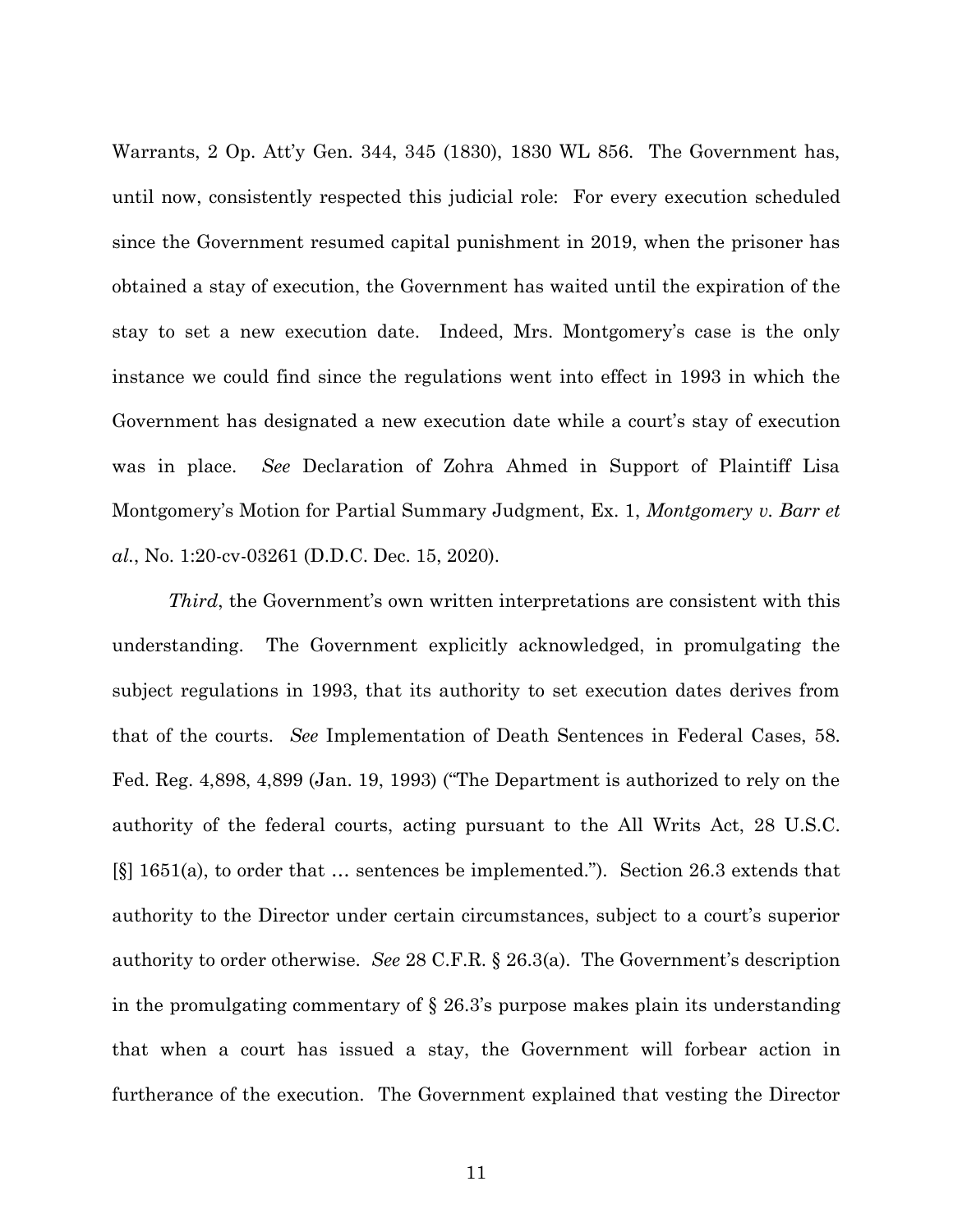with the power to designate an execution date "will obviate the practice, which is a pointless source of delay in state cases, of seeking a new execution date from the sentencing court each time a higher court lifts a stay of execution that caused an earlier execution date to pass." Notice of Proposed Rulemaking, Implementation of Death Sentences in Federal Cases, 57 Fed. Reg. 56,536, 56,536 (Nov. 30, 1992). The implication of that statement is that, when § 26.3 was written, the Government understood that it could seek a "new execution date" only after a "court lifts a stay of execution." *Id.* The regulations do not break with the background principle that a judicial stay suspends the Executive's authority to act; they reaffirm it, by stating that the Director would have the power to designate a new date "when the stay is lifted." *Id.* Nothing in those regulations even hints that the Government thought the Director would be permitted to reschedule an execution while a stay remained in effect. *See Meyer v. Holley*, 537 U.S. 280, 287 (2003) (when a text "has not expressed a contrary intent, the Court has drawn the inference that it intended ordinary rules to apply").

This understanding has continued through the years: The Government's authority to schedule executions yields to the power of the Judicial Branch over the same matter. As the Government explained when promulgating amendments to related regulations, "Section 26.3(a)'s prefatory language … authoriz[es] BOP's Director to set an execution date and time '[e]xcept to the extent a court orders otherwise,'" and "nothing" in the regulations "alters the courts' power to set aside or postpone execution dates pursuant to their authority to issue stays and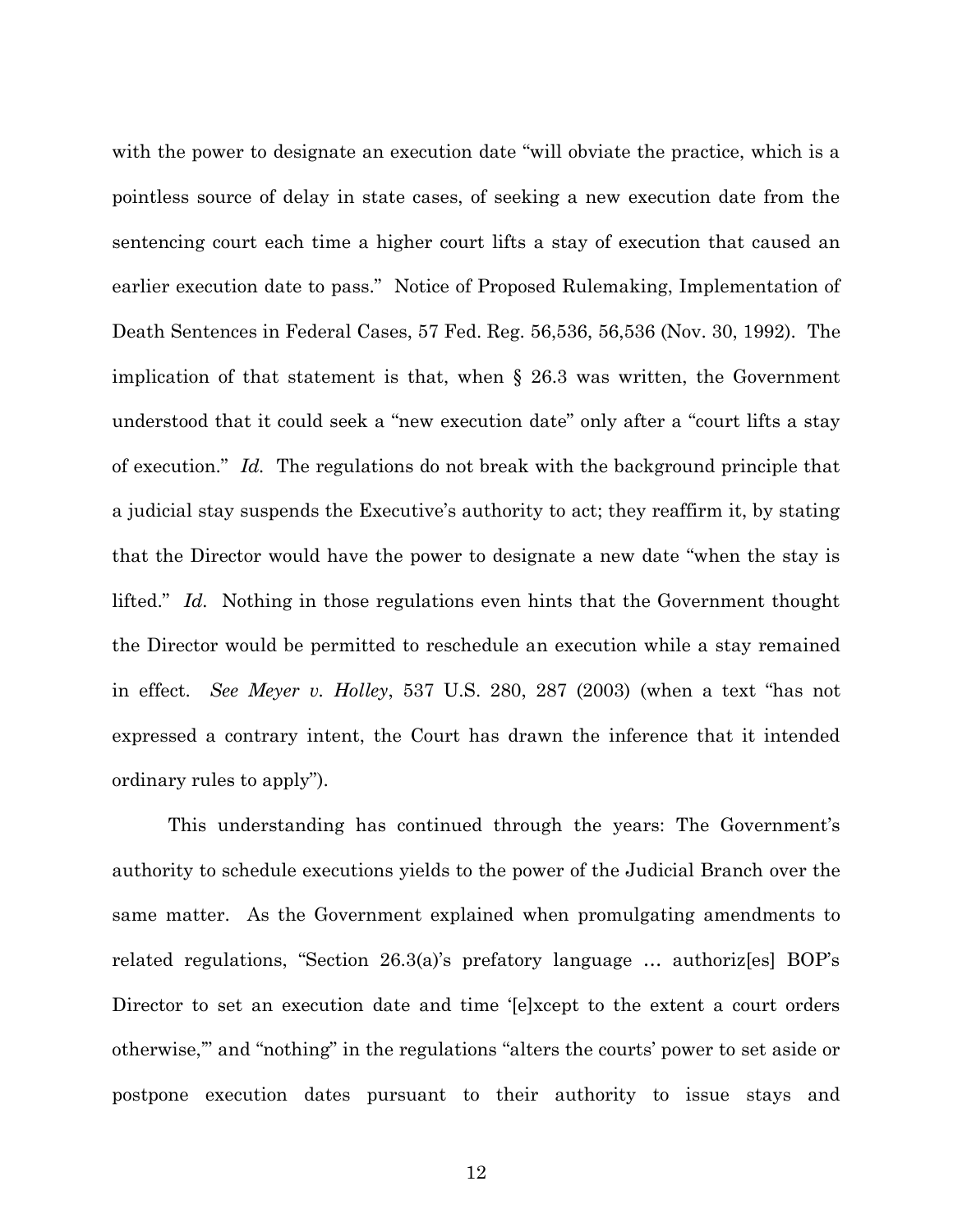injunctions." Manner of Federal Executions, 85 Fed. Reg. 75,846-01, 75,850 (Nov. 27, 2020).

Similarly, the Government's lethal-injection execution protocols, adopted in 2004, and revised in 2019 and 2020, have always explained that "[i]f the date designated passes by reason of a stay of execution, then a new date will be promptly designated by the Director of the BOP *when the stay is lifted*." Administrative Record at 53, 111, 165, *Montgomery* v. *Barr et al.*, No. 1:20-cv-03261 (D.D.C. Dec. 13, 2020) (emphasis added).

And last, the Government has described § 26.3, in at least one prior court filing, as specifying that the Government's authority to reschedule an execution arises after a stay is lifted. *See, e.g.*, Brief for the United States in Opp'n to Appl. for Stay of Executions and to Pet. for Cert., *O'Keefe v. Barr*, Nos. 20A11, 20-23, 2020 WL 4015846 at \*21 (July, 2020) (explaining that the "execution date was stayed until June 12, 2020," and that "once the stay was lifted, BOP promptly re-scheduled the executions, consistent with the applicable regulation" (emphases added) (citing 28 C.F.R. § 26.3(a)(1))).

The Government has never cited a single authority, in case law or otherwise, suggesting it may designate a new execution date during a stay. Every available authority contemplates, to the contrary, that the Director will designate a new execution date only after a court's stay has expired, just as the plain text of the regulation commands. Construing the regulation to permit the Director to act de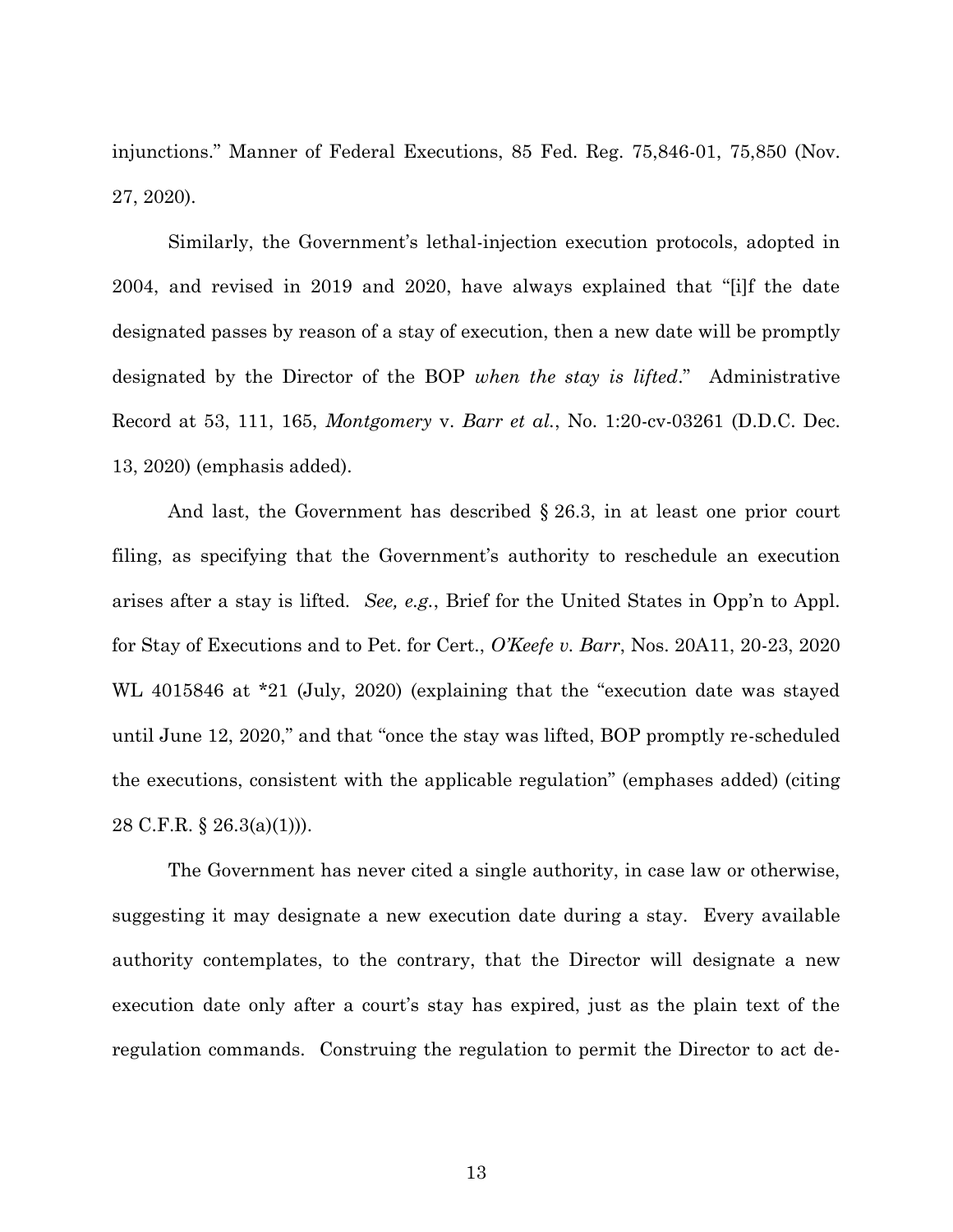spite the existence of a stay thus conflicts with the long-recognized allocation of authority between the Judiciary and the Executive Branch.

b. The panel's ruling is the first ever to depart from this understanding and approve the scheduling of an execution during a stay. The novelty of the rule created below confirms its error.

This Court has long cautioned against interpretations that cast aside background norms, emphasizing that legal rules "are to be read with a presumption favoring the retention of long-established and familiar principles." *Isbrandtsen Co. v. Johnson*, 343 U.S. 779, 783, (1952). The rationale for that presumption is straightforward: Absent evidence to the contrary, courts can fairly assume that laws are enacted against the background of established principles and with an intention to preserve them. *See Neder v. United States*, 527 U.S. 1, 21-22 (1999) ("It is a well-established rule of construction that '[w]here Congress uses terms that have accumulated settled meaning under ... the common law, a court must infer, unless the statute otherwise dictates, that Congress means to incorporate the established meaning of these terms.'" (quoting *Nationwide Mut. Ins. Co. v. Darden*, 503 U.S. 318, 322 (1992)) (brackets and alteration in *Neder*)); *see also, e.g.*, *Comcast Corp. v. Nat'l Ass'n of African American-Owned Media*, 140 S. Ct. 1009, 1016 (2020); *Standard Oil Co. of N.J. v. United States*, 221 U.S. 1, 59 (1911).

Regulatory "language cannot be considered in a vacuum." *E.g.*, *Davis v. Mich. Dep't of Treasury*, 489 U.S. 803, 809 (1989). There is no indication that the Attorney General sought to jettison the usual rule here. As explained (*supra* 7-9),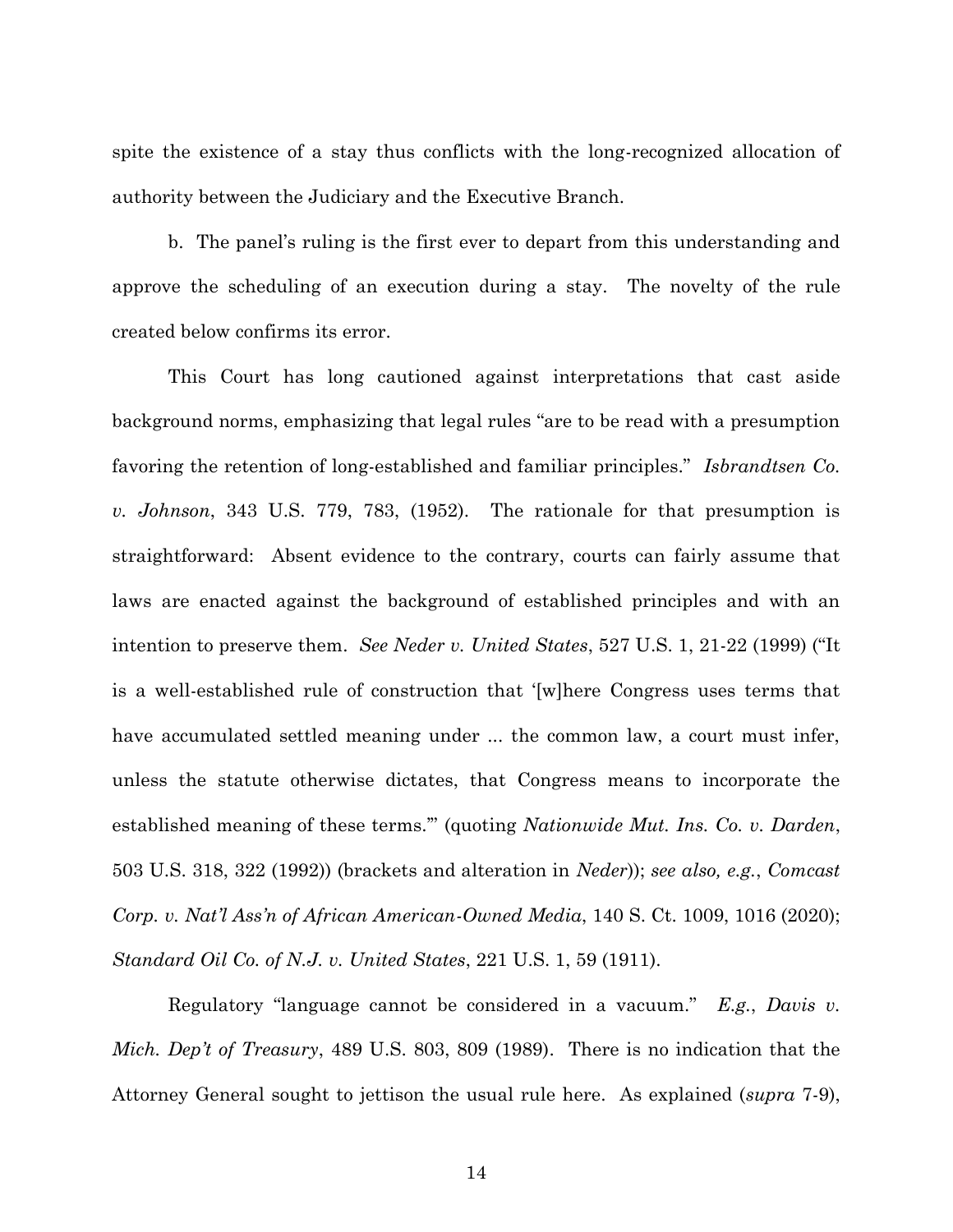every interpretive tool confirms that the Director must wait until the stay is lifted before designating a new date. The regulation does not explicitly authorize the Director to reschedule an execution despite an order by an Article III court staying that execution—and the Attorney General did not hide that authority in a mousehole.

3. Without the regulatory text, structure, or any prior authority on its side, the panel's holding rests entirely on the conclusion that the original "'date designated for execution' had not yet 'passe[d]'" when the Director rescheduled Mrs. Montgomery's execution for January 12. Pet. App. 2a. That interpretation cannot be squared with the regulation's text or common sense. The regulation refers to the execution date subject to the stay. That date passes by reason of a stay regardless of whether the Director purports to schedule a new date beforehand. When a stay of execution renders an execution date inoperable, the "date designated for execution passes by reason of a stay of execution."  $28$  C.F.R. §  $26.3(a)(1)$ .

The panel holding implausibly suggests that the date that was stayed does not pass "by reason of a stay" so long as the Director designates a subsequent date in view of the stay. That is like saying a barbeque was rescheduled to avoid rain in the forecast, but not because of rain. Mrs. Montgomery's reading "makes sense of the overall provision, which, in the first sentence instructs the Director to set a date for execution, and in the second, permits the Director to set a subsequent date 'when the stay is lifted." Pet. App. 29a. The panel's reading of the second sentence, by contrast, deprives half of the first clause of meaning: It asks whether the initial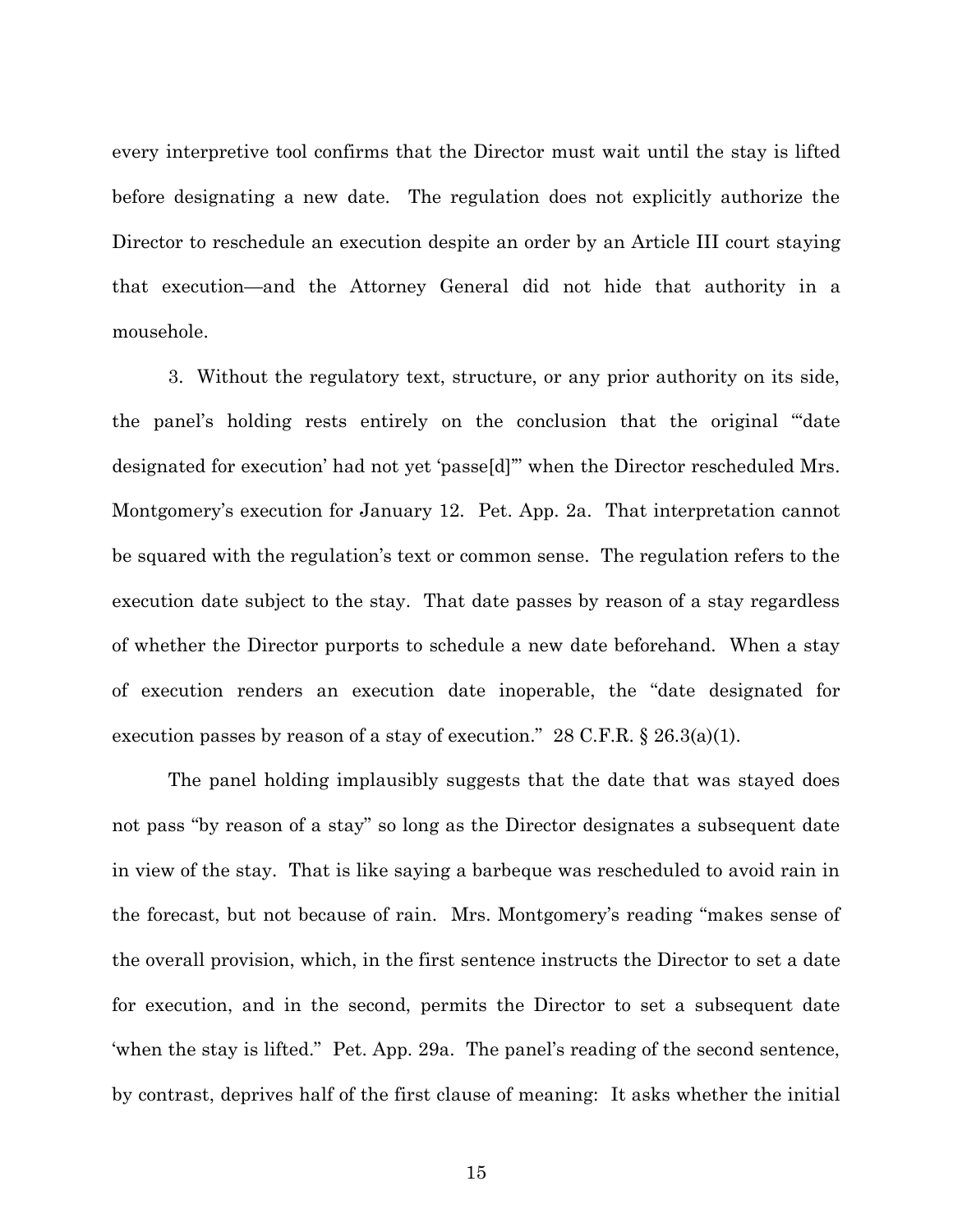"date designated for execution passe[d]," but not (as the rest of the clause demands) whether the "reason" the initial execution date could not go forward was a stay. 28 C.F.R.  $\S 26.3(a)(1)$ . As the district court found, a date designated for execution passes "by reason of a stay" regardless whether the Government purports to designate a second date beforehand. Pet. App. 28a-29a.

Furthermore, under the panel's contrary construction, the Director would have unfettered discretion to reschedule an execution date whenever he chooses, even during a stay, up until the moment of the original date. Such a reading renders the phrase "when the stay is lifted" superfluous. *See Nat'l Ass'n of Home Builders v. Defs. of Wildlife*, 551 U.S. 644, 668-69 (2007) (rejecting regulatory interpretation that rendered language "mere surplusage"). If the Director can reschedule an execution date notwithstanding a stay, there is no need for the regulation to specify that a new date be designated only once "the stay is lifted." 28 C.F.R. § 26.3(a)(1). The Government's reading is also illogical. Under its interpretation, if a stay is in effect, then up until the date passes, the Director can reschedule an execution date whenever he chooses; once the date passes, however, the Director's authority is frozen until the stay is lifted. That makes no sense.

Reading § 26.3(a)(1) as the district court did, to preclude the designation of a new execution date when a stay is in place, comports with the regulation's purpose of "ensur[ing] [the] orderly implementation of death sentences." 57 Fed. Reg. at 56,536. Section 26.3—together with § 26.4, which specifies that a prisoner must receive 20 days' notice of a new execution date after a lengthy postponement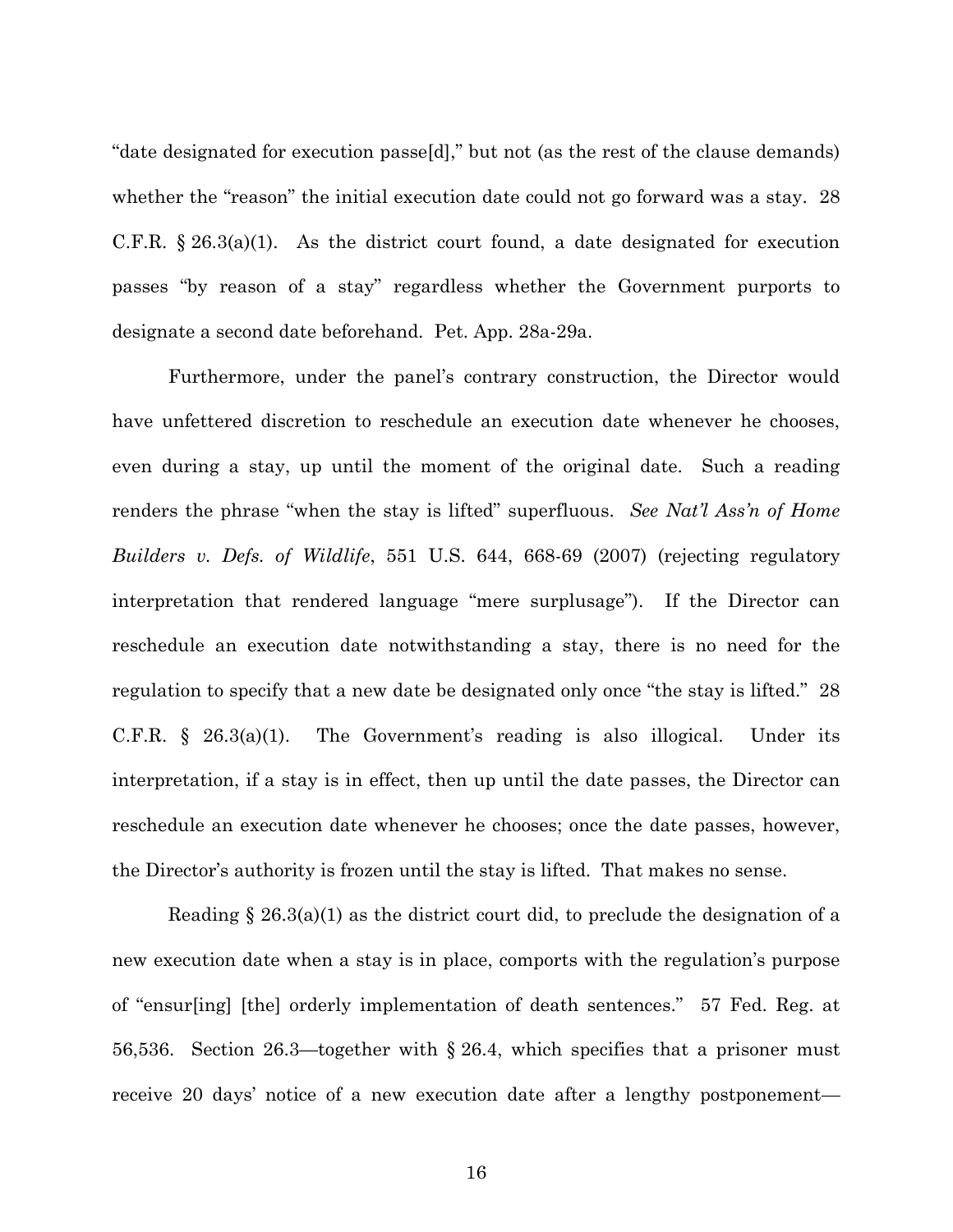ensures that a substantial stay of execution will be followed by a definite period before execution. That 20-day period gives an individual facing execution the opportunity to consider and pursue appropriate then-ripe legal remedies in the wake of a decision dissolving a stay and ensures adequate time for appellate review.

Under the panel's view, in contrast, the Government could reschedule an execution for the minute after a lengthy stay is vacated. That rule would frustrate judicial review of orders vacating a stay and impede the ability to pursue legal remedies after a stay is vacated. It would also generate efforts to pursue emergency relief and might promote otherwise-avoidable interlocutory appeals to forestall the possibility that a decision vacating a stay will lead to an immediate execution chaos that the regulations on their own terms seek to avoid, by requiring the 20-day period between the expiration of the lengthy stay and the new execution date. 28 C.F.R. § 26.4.

4. The Director's ability to designate a new execution date during the pendency of a stay is a question of exceptional importance, not only to Mrs. Montgomery, but also to the more than 50 prisoners currently on federal death row.2 As explained, the purpose of the federal regulations is to ensure the "orderly implementation of death sentences." 57 Fed. Reg. at 56,536. Section 26.3 and § 26.4 work together to advance that goal by guaranteeing that a substantial stay is

 $\overline{a}$ 

<sup>2</sup> Death Penalty Information Center, *List of Federal Death-Row Prisoners*, https://deathpenaltyinfo.org/state-and-federal-info/federal-death-penalty/list-offederal-death-row-prisoners (last visited Jan. 9, 2021).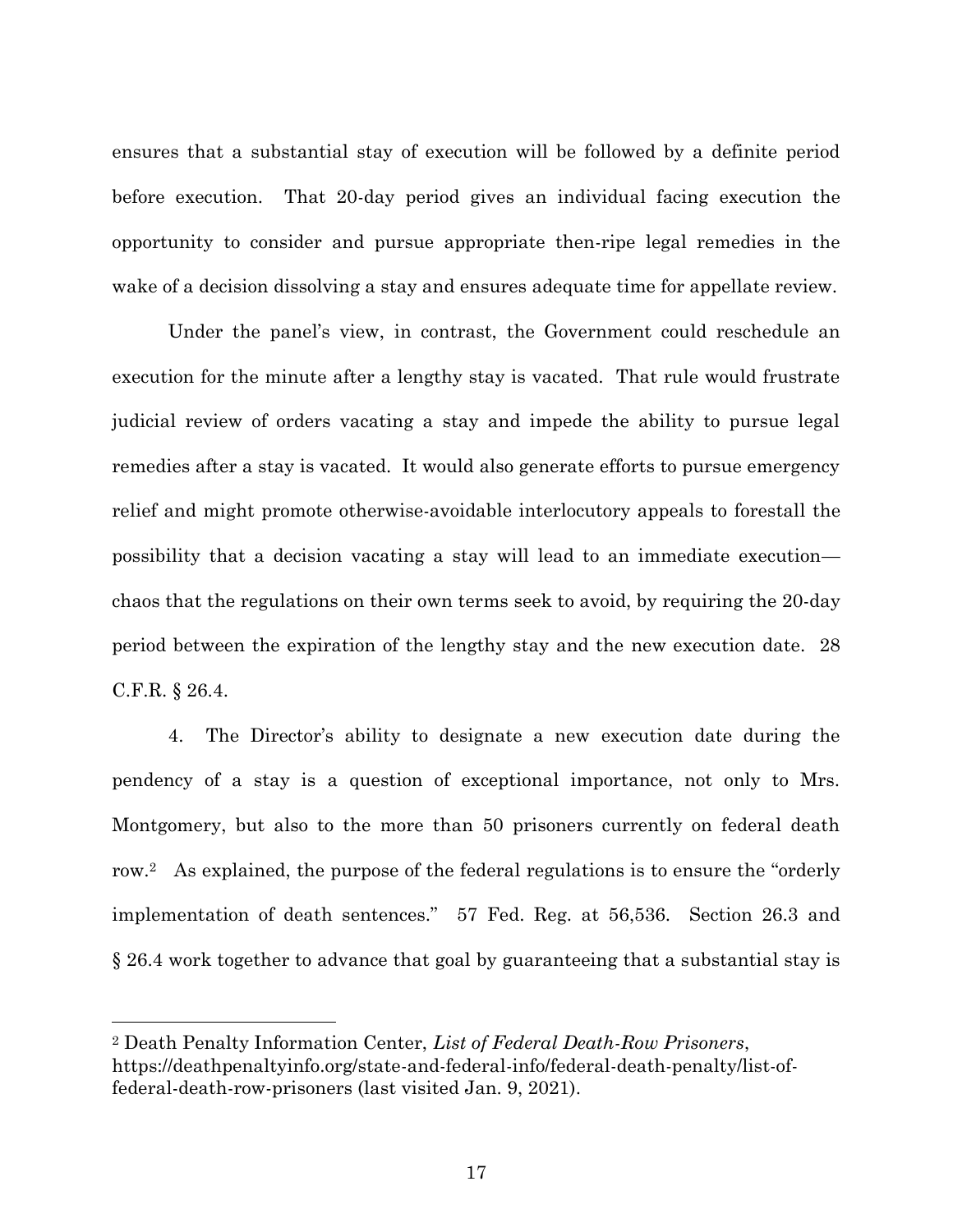followed by a definite 20-day period before execution—a period of time that allows executive and judicial officers to carry out their own responsibilities, gives an individual facing execution the opportunity to consider and pursue appropriate legal remedies in the wake of a decision dissolving a stay, and ensures that appellate courts have adequate time for meaningful review.

If § 26.3(a)(1) does not restrict the Government's ability to set an execution date for any of these prisoners while a stay is lawfully in effect, federal inmates will be denied time to which they are legally entitled to submit clemency petitions and have those petitions duly considered. Federal law recognizes that prisoners have a legally cognizable interest in "meaningful access" to clemency proceedings—the "'fail-safe' of our [criminal] justice system." *Harbison v. Bell*, 556 U.S. 180, 194 (2009). Further, prisoners condemned to death will be deprived of guidance on the timing of their executions, meaning they and their families will not have the clarity needed to "prepare, mentally and spiritually, for their death[s]." *Ford v. Wainwright*, 477 U.S. 399, 421 (1986) (Powell, J., concurring). The execution regulations themselves recognize the importance of having such time to prepare. *See* 57 Fed. Reg. at 56,536 (regulations "enable the prisoner and his immediate family to prepare themselves for the execution").

5. Though there is no circuit split on the specific interpretation of § 26.3(a)(1), the decision below is in grave tension with prior decisions. This Court routinely grants certiorari to address regulatory and statutory questions of "unusual importance," even in the absence of a conflict. *Massachusetts v. E.P.A.*,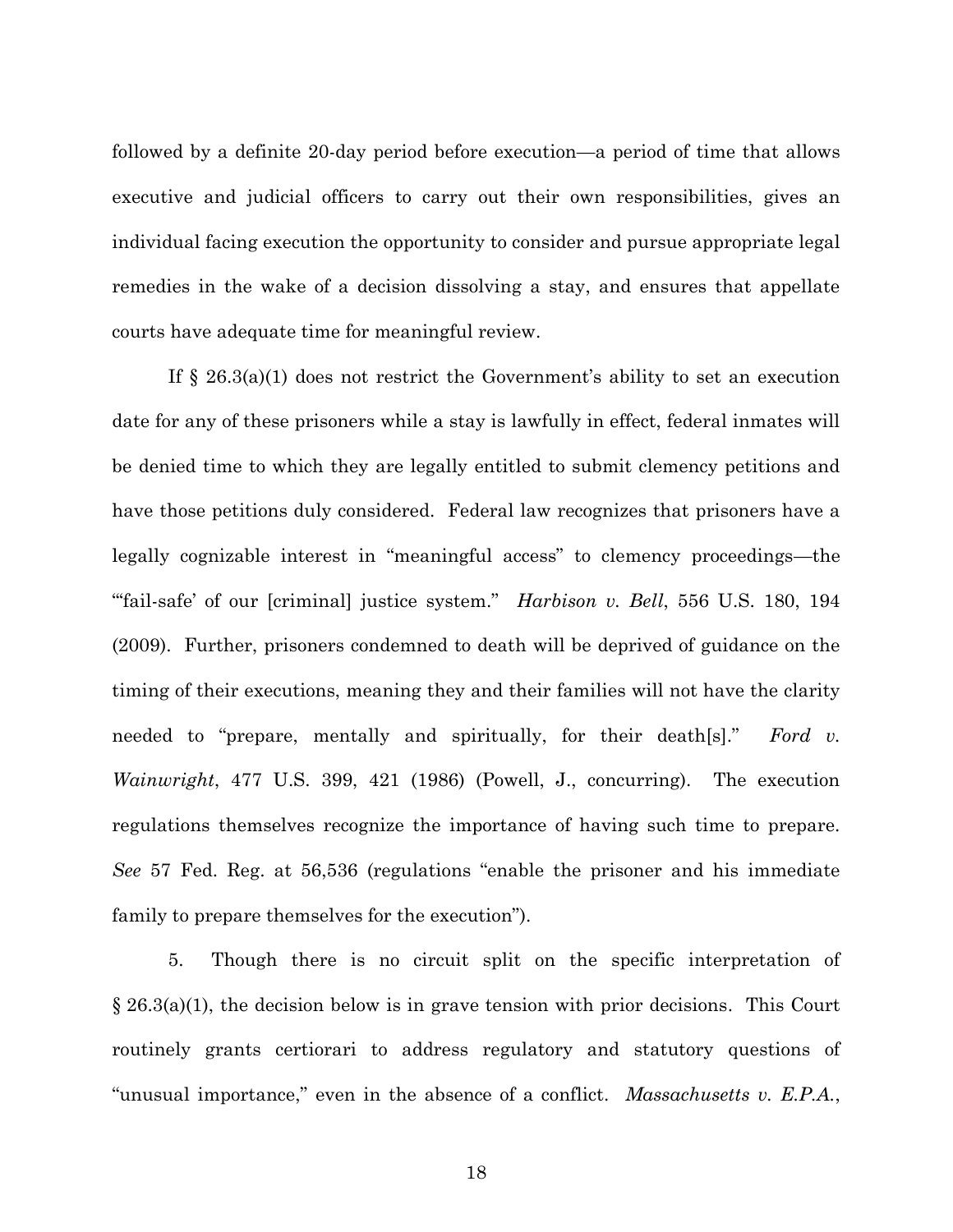549 U.S. 497, 506 (2007). Indeed, just this Term, the Government sought—and obtained—a writ of certiorari on a case that raised only claims of statutory interpretation and did not involve a circuit split. *See Trump v. Sierra Club*, No. 20- 138, 2020 WL 6121565, at \*1 (U.S. Oct. 19, 2020); *see also, e.g.*, *Home Depot U.S.A., Inc. v. Jackson*, 139 S. Ct. 1743, 1750 (2019) (interpreting the Class Action Fairness Act without circuit split); *N.L.R.B. v. SW Gen., Inc.*, 137 S. Ct. 929, 938 (2017) (interpreting Federal Vacancies Reform Act of 1998 without circuit split); *Norton v. S. Utah Wilderness All.*, 542 U.S. 55, 57–58 (2004) (granting certiorari to decide whether ability to "compel agency action unlawfully withheld or unreasonably delayed" under the APA extended to review of Bureau of Land Management's statutory obligations without mention of circuit split (quotations omitted)); *Public Lands Council v. Babbitt*, 529 U.S. 728 (2000) (interpreting Taylor Grazing Act and implementing regulations without circuit split).

## **II. The Court Of Appeals' Use Of Summary Reversal On An Issue Of First Impression Is Worthy Of Review And Is Likely To Be Reversed**

The Court is also likely to grant certiorari and reverse because the D.C. Circuits use of summary reversal in this case is a marked departure from the usual conduct of judicial proceedings and creates the possibility of confusion for the lower courts over when summary reversal is appropriate. *See* Sup. Ct. R. 10(a).

1. The practice of this Court and of every court of appeals is to give considered attention to novel questions of first impression.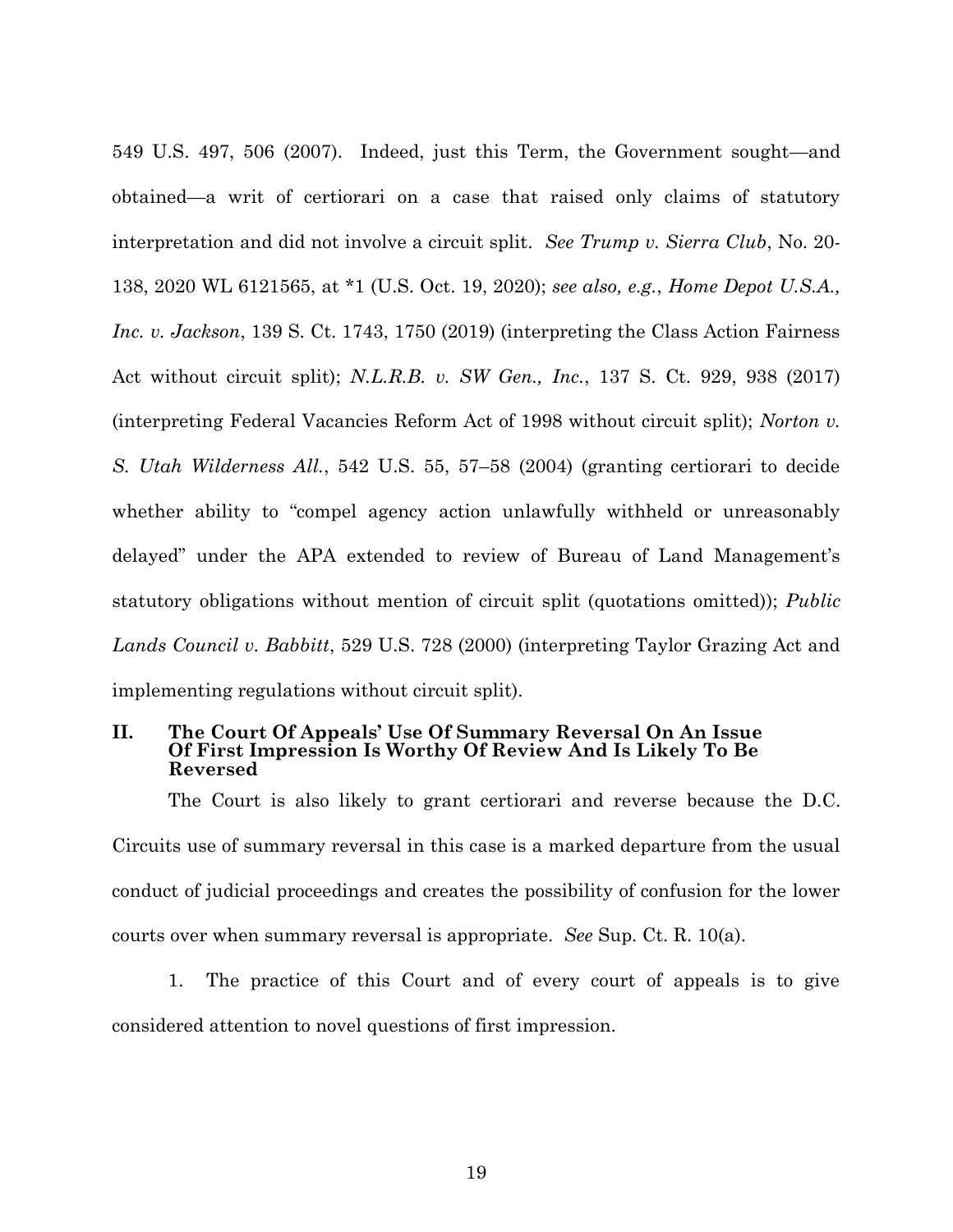This Court's own summary reversal precedent makes clear that "summary reversal does not decide any new or unanswered question of law, but simply corrects a lower court's demonstrably erroneous application of federal law." *Maryland v. Dyson*, 527 U.S. 465, 467 n.1 (1999); *see also CSX Transp.*, *Inc. v. Hensley*, 556 U.S. 838, 840 (2009) (summarily reversing where court of appeals committed "clear error" when applying a prior decision of the Supreme Court); *Allen v. Siebert*, 552 U.S. 3, 7 (2007) (summarily reversing where prior decision of Supreme Court "preclude[d]" the "Court of Appeals' approach"); *Gonzales v. Thomas*, 547 U.S. 183, 185 (2006) (summarily reversing because error was "obvious" in light of binding precedent); *Schweiker v. Hansen*, 450 U.S. 785, 791 (1981) (Marshall, J., dissenting) (summary disposition "usually reserved by th[e] Court for situations in which the law is settled and stable, the facts are not in dispute, and the decision below is clearly in error").

Decisions and rules of courts of appeals likewise state that summary reversal is not available on a new or unanswered question of law. *See, e.g.*, *Dunn v. Wells Fargo Bank, N.A.*, No. 20-1080, 2020 WL 1066008, at \*1 (7th Cir. Feb. 25, 2020) (internal quotation marks omitted) (observing that summary disposition is appropriate "when the position of one party is so clearly correct as a matter of law that no substantial question regarding the outcome of the appeal exists"); *Blanco de Belbruno v. Ashcroft*, 362 F.3d 272, 281 (4th Cir. 2004) (noting that summary disposition is "used by appellate courts to resolve cases which do not raise novel or complex questions"); *Joshua v. United States*, 17 F.3d 378, 380 (Fed. Cir. 1994)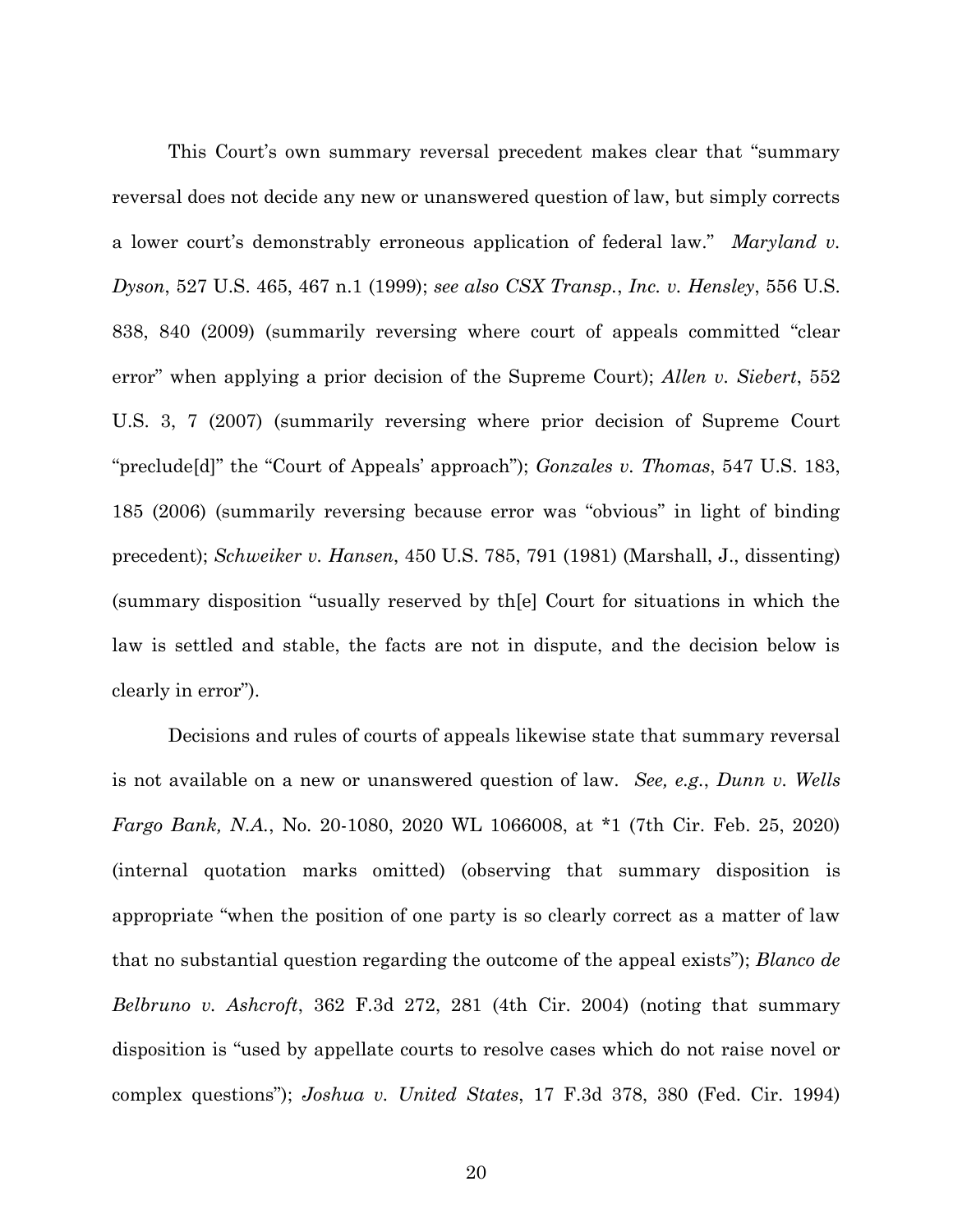(summary disposition appropriate "when the position of one party is so clearly correct as a matter of law that no substantial question regarding the outcome of the appeal exists"); *Groendyke Transp., Inc. v. Davis*, 406 F.2d 1158, 1162 (5th Cir. 1969) (summary disposition appropriate where "the position of one of the parties is clearly right as a matter of law so that there can be no substantial question as to the outcome of the case," or where "the appeal is frivolous"); 1st Cir. Handbook R. 27.0 ("[T]he court may dismiss the appeal or other request for relief or affirm and enforce the judgment or order below if the court lacks jurisdiction, or if it shall clearly appear that no substantial question is presented. In case of obvious error the court may, similarly, reverse."); 3d Cir. R. 27.4 ("A party may move for summary action … reversing a judgment, decree or order, alleging that no substantial question is presented or that subsequent precedent or a change in circumstances warrants such action."); 10th Cir. R.  $27.3(A)(1)(b)$  ("A party may file only the following dispositive motions … a motion for summary disposition because of a supervening change of law or mootness.").

Of course, exigent issues arise that require the immediate attention of the courts. This Court's own efforts to handle legal questions relating to the country's public health emergency are but one example. But this was no emergency. Summary reversal is inappropriate when the circumstances permit reasoned consideration, as they did here: Mrs. Montgomery asserted her claim promptly after her execution was improperly designated; the Government appealed nearly three weeks before the date it sought to secure; and a court may always ensure that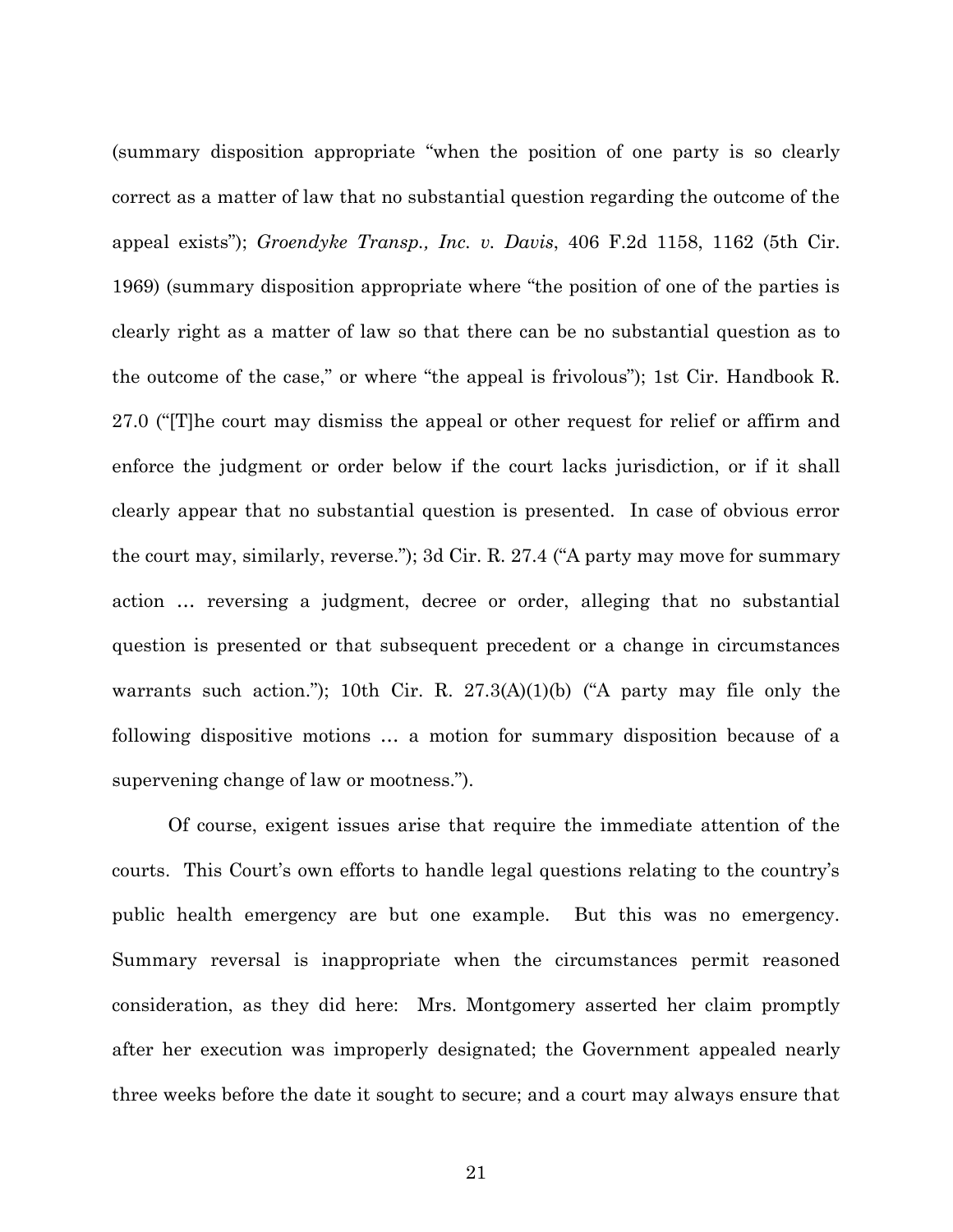important issues receive due deliberation by using a stay to preserve the status quo, as this Court frequently does. *See, e.g.*, *Barr v. E. Bay Sanctuary Covenant*, 140 S. Ct. 3 (2019); *Trump v. Sierra Club, et al.*, 140 S. Ct. 1 (2019). There was no practical impediment to plenary consideration of the opinion below and the claim it vindicated.

2. The traditional standards delimiting summary reversal serve an important purpose in our judicial system. Summary dispositions are fundamentally unfair to the litigants, depriving them of the opportunity for full briefing and argument. *See Presley v. Georgia*, 558 U.S. 209, 217-18 (2010) (Thomas, J., dissenting) ("I am unwilling to decide this important question summarily without the benefit of full briefing and argument."); *Mireles v. Waco*, 502 U.S. 9, 15 (1991) (Scalia, J., dissenting) ("I am sure that, if we are to decide this case, we should not do so without briefing and argument."); *Montana v. Hall*, 481 U.S. 400, 405-06 (1987) (Marshall, J., dissenting) (summary disposition "deprive[s] the litigants of a fair opportunity to be heard on the merits"). Summary reversal in particular fails to "accord proper respect for the judgments of the lower courts," when "[t]he judges below *have had* the benefit of full briefing on the merits and review of the entire record" but the court of appeals has not. *Hall*, 481 U.S. at 408-409 (Marshall, J., dissenting).Summary disposition likewise deprives courts of a decisional process that is designed to enable judges to reach the correct outcome across cases. *Cf.*  Fed. R. Pet. App. P. 1, Advisory Committee Note (1979 Amendment) ("Federal Rules of Appellate Procedure were designed as an integrated set of rules to be followed in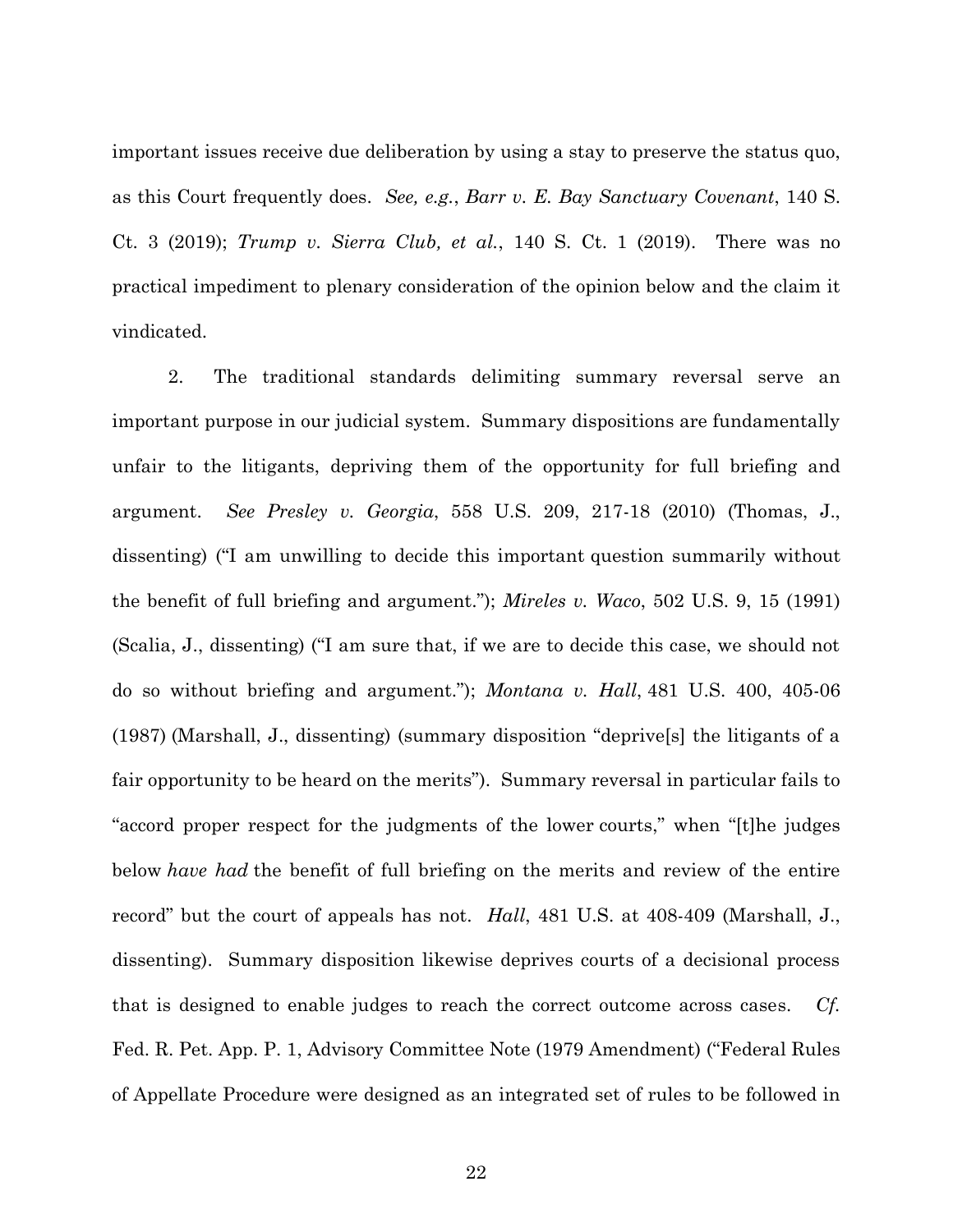appeals to the courts of appeals, covering all steps in the appellate process."). This Court has itself recently recognized the importance of procedural regularity to the integrity and proper functioning of our judicial system. *Cf. United States v. Sineneng-Smith*, 140 S. Ct. 1575, 1581 (2020) (reversing based on Court of Appeals' procedural error of appointing three amici to brief and argue legal issues not raised by the parties).

3. The panel's decision conflicts with this well-settled precedent and threatens to erode the ordinary procedures of appellate review.

Here, the question before the court of appeals concerning the construction of § 26.3(a) was concededly a novel one, *i.e.*, a "new or unanswered question of law." *See* Resp. to Pet. for Reh'g at 8, *Montgomery* v. *Rosen, et al.*, No. 20-5379 (D.C. Cir. Jan 4, 2021). Indeed, the decision below was the first ever to address the meaning of  $\S 26.3(a)(1)$  and determine that an execution may be scheduled during a stay. The decision below thus necessarily did not depend on a "demonstrably erroneous application of federal law," *Dyson*, 527 U.S. at 467 n.1, that warrants summary reversal. Rather, all prior judicial authority concerning the broader question of whether the Government may schedule an execution during a stay indicated that the district court's decision was a *correct* application of law.

In summarily reversing the district court's well-reasoned, careful opinion on a matter of first impression, the panel "has so far departed from the accepted and usual course of judicial proceedings … as to call for an exercise of this Court's supervisory power." Sup. Ct. R. 10(a). Under the approach taken by the panel, any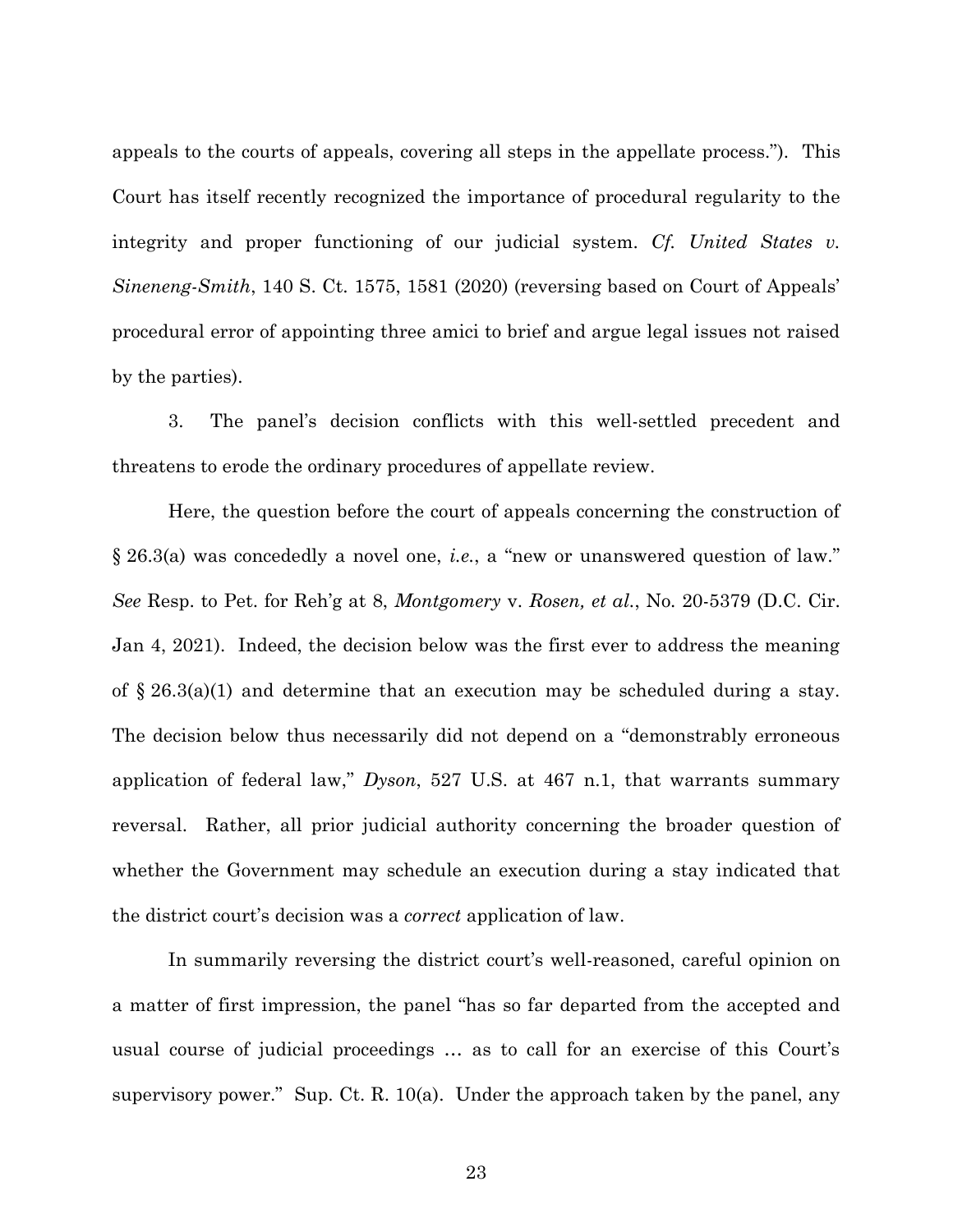case on which the panel disagrees with the merits can be summarily reversed without full briefing, thereby subverting the regular appellate process, inevitably reaching wrong, hasty results, and contradicting this Court's own practice regarding summary dispositions. The Court "has a significant interest in supervising the administration of the judicial system" and the "Court's interest in ensuring compliance with proper rules of judicial administration is particularly acute when those rules relate to the integrity of judicial processes." *Hollingsworth v. Perry*, 558 U.S. 183, 196 (2010).

Members of this Court have recognized that its own use of summary disposition amounts to "bitter medicine," *Spears v. United States*, 555 U.S. 261, 268 (2009) (Roberts, C.J., dissenting), to be dispensed infrequently, but this Court has provided only limited guidance to the lower courts regarding the standard governing the availability of summary reversals. This case provides the ideal opportunity for the Court to provide that guidance.

#### **III. Mrs. Montgomery Will Suffer Irreparable Harm Absent A Stay**

Mrs. Montgomery will plainly suffer irreparable harm unless this Court stays her execution pending disposition of her petition for certiorari. Absent a stay, Mrs. Montgomery will be unlawfully executed and, as the Supreme Court has made clear, an "execution is the most irremediable and unfathomable of penalties." *Ford*, 477 U.S. at 411 (plurality op.).

Further, unless her execution is stayed, Mrs. Montgomery will have "diminish[ed] … time" "'to seek legal relief from her death sentence,' including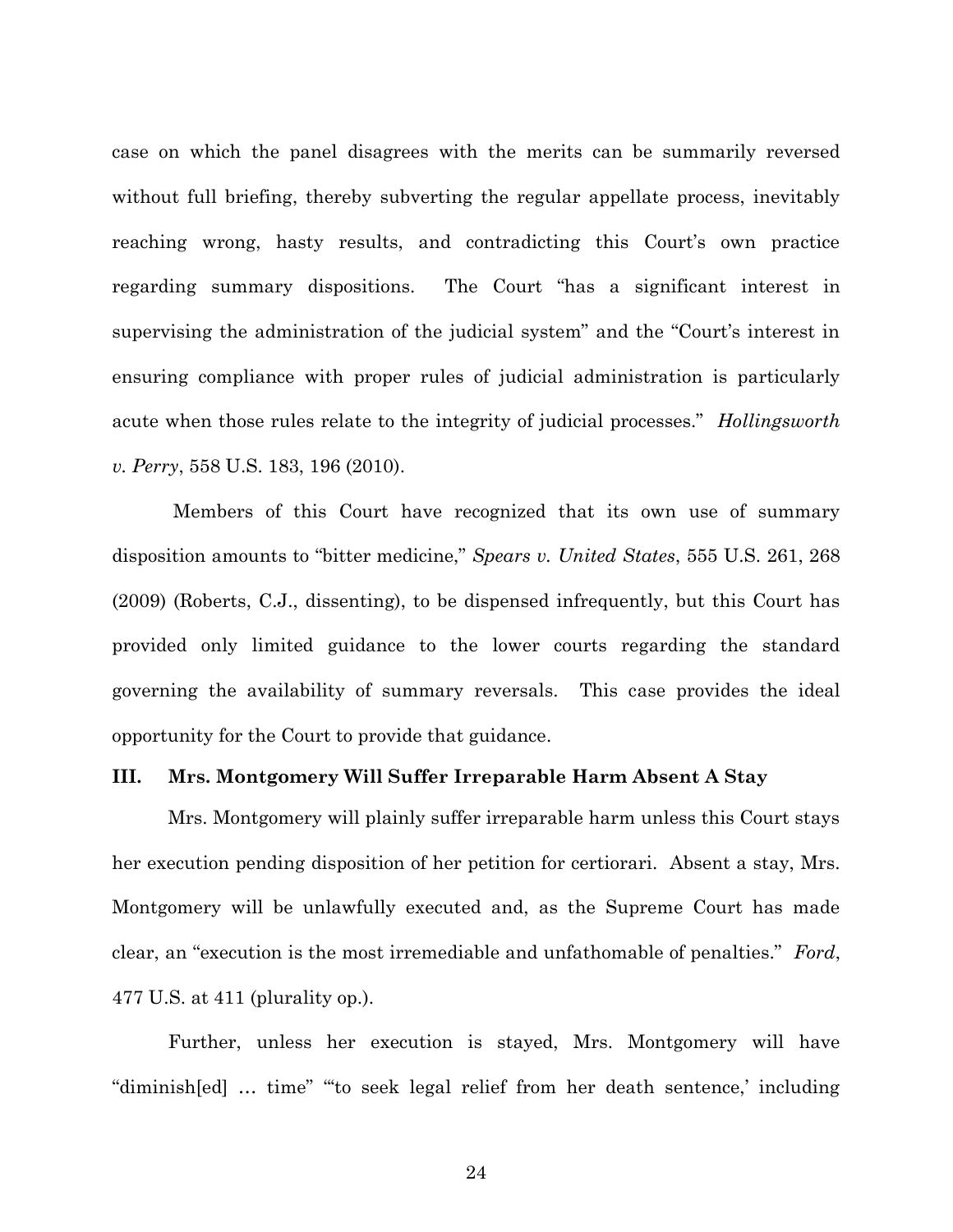through the clemency process"—time to which she is lawfully entitled. Pet. App. 36; *see In re Fed. Bureau of Prisons Execution Protocol Cases*, No. 20-5361, Order at 5 (D.C. Cir. Dec. 10, 2020) (Wilkins, J., dissenting) ("[D]enial of time for … further consideration" of a "clemency petition[]" "is itself irreparable harm."); *see also Wainwright v. Booker*, 473 U.S. 935, 935 n.1 (1985) (Powell, J., concurring) ("irreparable harm … necessarily present in capital cases"). Absent a stay, Mrs. Montgomery will also be deprived of time to "prepare, mentally and spiritually, for [her] death," *Ford*, 477 U.S. at 421 (Powell, J. concurring); *see also* 57 Fed. Reg. at 56,536 (regulations "enable the prisoner and his immediate family to prepare themselves for the execution").

## **CONCLUSION AND PRAYER FOR RELIEF**

Ms. Montgomery respectfully requests that the Court grant this application, stay her execution, and grant any other relief that the Court may find just.

Respectfully submitted this 9th day of January, 2021,